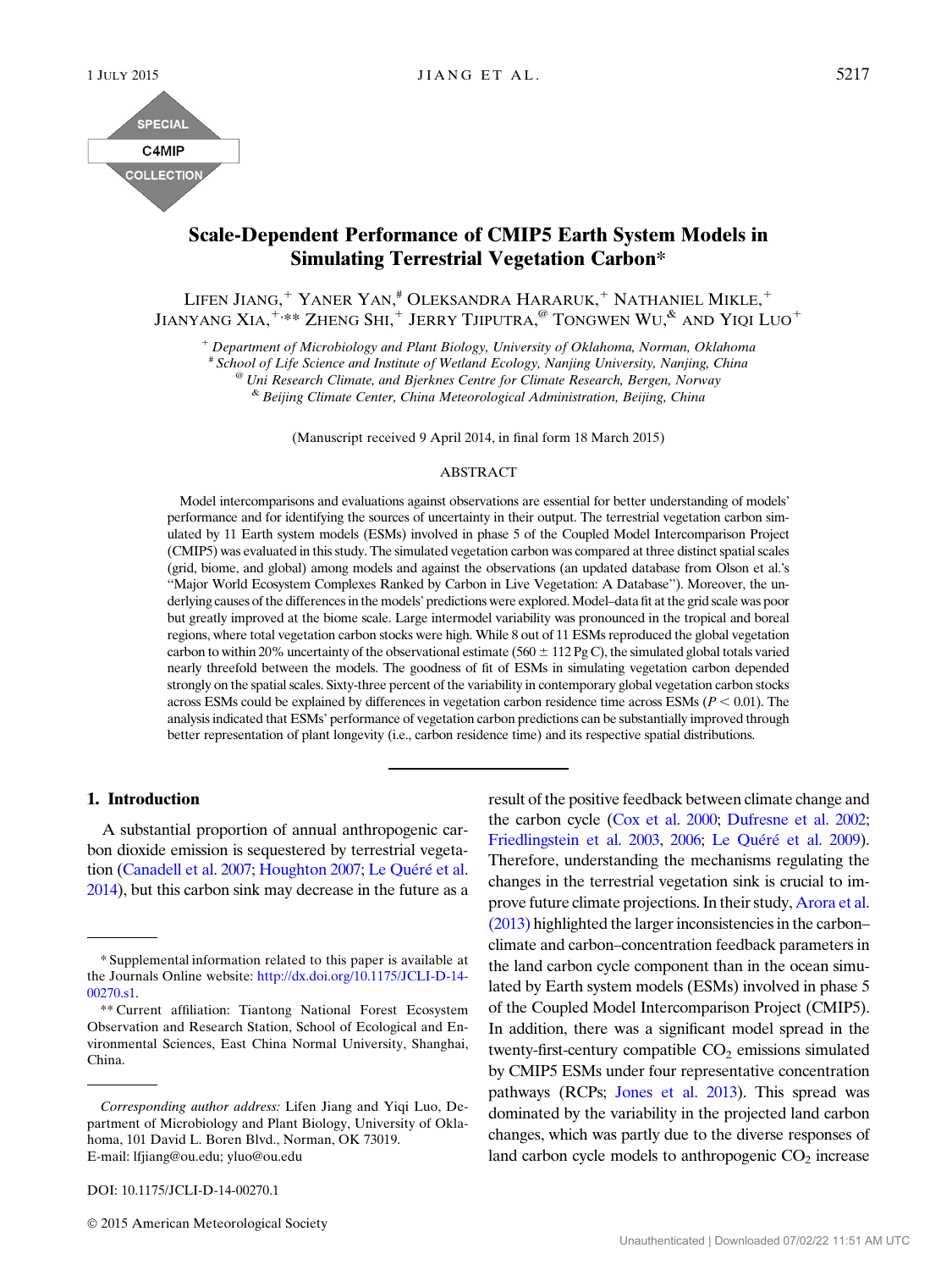and climate change and the different representations of land-use change. Finally, [Friedlingstein et al. \(2014\)](#page-13-7) also showed that the uncertainty in the land carbon cycle projection was responsible for the large spread in the atmospheric  $CO<sub>2</sub>$  projections under the RCP8.5 scenario when driven by  $CO<sub>2</sub>$  emissions.

Currently, large uncertainties still exist in simulations of global land carbon storage (including vegetation and soil carbon), as shown in both historical simulations and future simulations of CMIP5 ESMs [\(Anav et al. 2013;](#page-13-8) [Brovkin et al. 2013;](#page-13-9) [Jones et al. 2013;](#page-14-2) [Todd-Brown et al.](#page-14-3) [2013,](#page-14-3) [2014\)](#page-15-0). In general, CMIP5 ESMs showed far less agreement in their projections of land carbon changes than in those of ocean carbon [\(Jones et al. 2013\)](#page-14-2). The simulated intermodel variation in the land carbon uptake within a specific RCP scenario was even larger than the variation across the four RCPs ([Jones et al. 2013](#page-14-2)). Despite the historical simulations of CMIP5 ESMs correctly reproducing the main climatic variables controlling the spatial and temporal characteristics of the carbon cycle, the global soil carbon and vegetation carbon showed very large variation across the models, even though the multimodel means were close to the reference data ([Anav et al. 2013\)](#page-13-8). Global soil carbon storage varied by nearly sixfold, and global soil carbon turnover times varied by almost fourfold across CMIP5 ESMs in their historical simulations ([Todd-Brown et al.](#page-14-3) [2013\)](#page-14-3). The changes in soil organic carbon over the twenty-first century projected by CMIP5 ESMs ranged from a loss of  $70 \text{Pg C}$  to a gain of  $250 \text{Pg C}$  [\(Todd-Brown](#page-15-0) [et al. 2014\)](#page-15-0). Analysis of permafrost thermal dynamics in the CMIP5 ESMs also revealed a wide range in current permafrost areas, active layer parameters, and model ability to simulate the coupling between soil and air temperatures ([Koven et al. 2013](#page-14-4)). Additionally, projected loss of permafrost extent in response to climate change also varied greatly between the models.

Evaluating the models' performance and understanding the sources of uncertainties in the simulated contemporary state of the land carbon cycle are essential steps forward to improve the credibility of future climate projections. Model evaluations using observations can help us identify uncertainties in predictions and provide feedback for future model development priorities [\(Friedlingstein et al. 2006;](#page-13-5) [Blyth et al. 2011;](#page-13-10) [Luo et al. 2012\)](#page-14-5). [Hoffman et al. \(2014\)](#page-13-11) found a linear relationship between the contemporary and the future atmospheric  $CO<sub>2</sub>$  mole fractions in 17 emission-driven CMIP5 model simulations. They further constructed a contemporary  $CO<sub>2</sub>$ -tuned model to estimate the atmospheric  $CO<sub>2</sub>$  trajectory for the twenty-first century based on this linear relationship and the long-term time series of atmospheric  $CO<sub>2</sub>$  from Mauna Loa. As a result, the uncertainties in future projections of atmospheric  $CO<sub>2</sub>$ for the emission-driven RCP8.5 scenario were considerably narrowed compared to the estimates from the full ESM ensemble. This study ([Hoffman et al. 2014](#page-13-11)) calls for additional efforts to carefully evaluate and improve the simulations of contemporary terrestrial carbon stocks before we can have confidence in future projections ([Jones et al. 2013](#page-14-2)).

Carbon in the vegetation pool is more dynamic compared with carbon in soils [\(IGBP Terrestrial Carbon](#page-14-6) [Working Group 1998](#page-14-6)). The ability of ESMs to reproduce the observed terrestrial vegetation carbon dynamics is, therefore, a good indicator for model performance and is a critical prerequisite to improve the land carbon cycle component. [Anav et al. \(2013\)](#page-13-8) evaluated historical simulations of the land carbon cycle in CMIP5 ESMs at the global scale and in the Northern Hemisphere, Southern Hemisphere, and tropics. [Todd-](#page-14-3)[Brown et al. \(2013\)](#page-14-3) benchmarked historical simulations of soil carbon stocks from CMIP5 ESMs at the gridcell, biome, and global scales. Both analyses have shown that scale does affect model performances. The study by [Anav et al. \(2013\)](#page-13-8) was the first attempt to evaluate historical simulations of terrestrial vegetation carbon in CMIP5 ESMs along with many other variables. While it is likely that there were interactions between the variables, [Anav et al. \(2013\)](#page-13-8) did not link other variables to vegetation carbon in their evaluations to explore the possible causes for uncertainties in the simulated vegetation carbon. Focusing on vegetation carbon, we evaluated the historical simulations of terrestrial vegetation carbon in 11 CMIP5 ESMs involved in the IPCC Fifth Assessment Report [\(IPCC 2013\)](#page-14-7) against an observation-based estimate of the global land vegetation carbon pool developed by [Gibbs \(2006\).](#page-13-12) We focused our analysis on evaluating and quantifying the sensitivity of the model–data fit to various spatial scales and identifying the causes of the intermodel variability.

#### 2. Materials and methods

We evaluated vegetation carbon in terrestrial ecosystems simulated by 11 CMIP5 ESMs ([Table 1\)](#page-3-0) applying the observation-based estimate at three spatial scales: grid cells, biomes, and global. At the gridcell scale, we evaluated vegetation carbon density (kilograms of carbon per square meter); at the other two scales, we evaluated the total carbon stocks (petagrams of carbon) at each biome and globally. We also analyzed annual net primary productivity (NPP; petagrams of carbon per year) and residence times of vegetation carbon at the global scale. NPP, plant mortality, and losses from disturbances are the determinants of carbon stock sizes, and the combined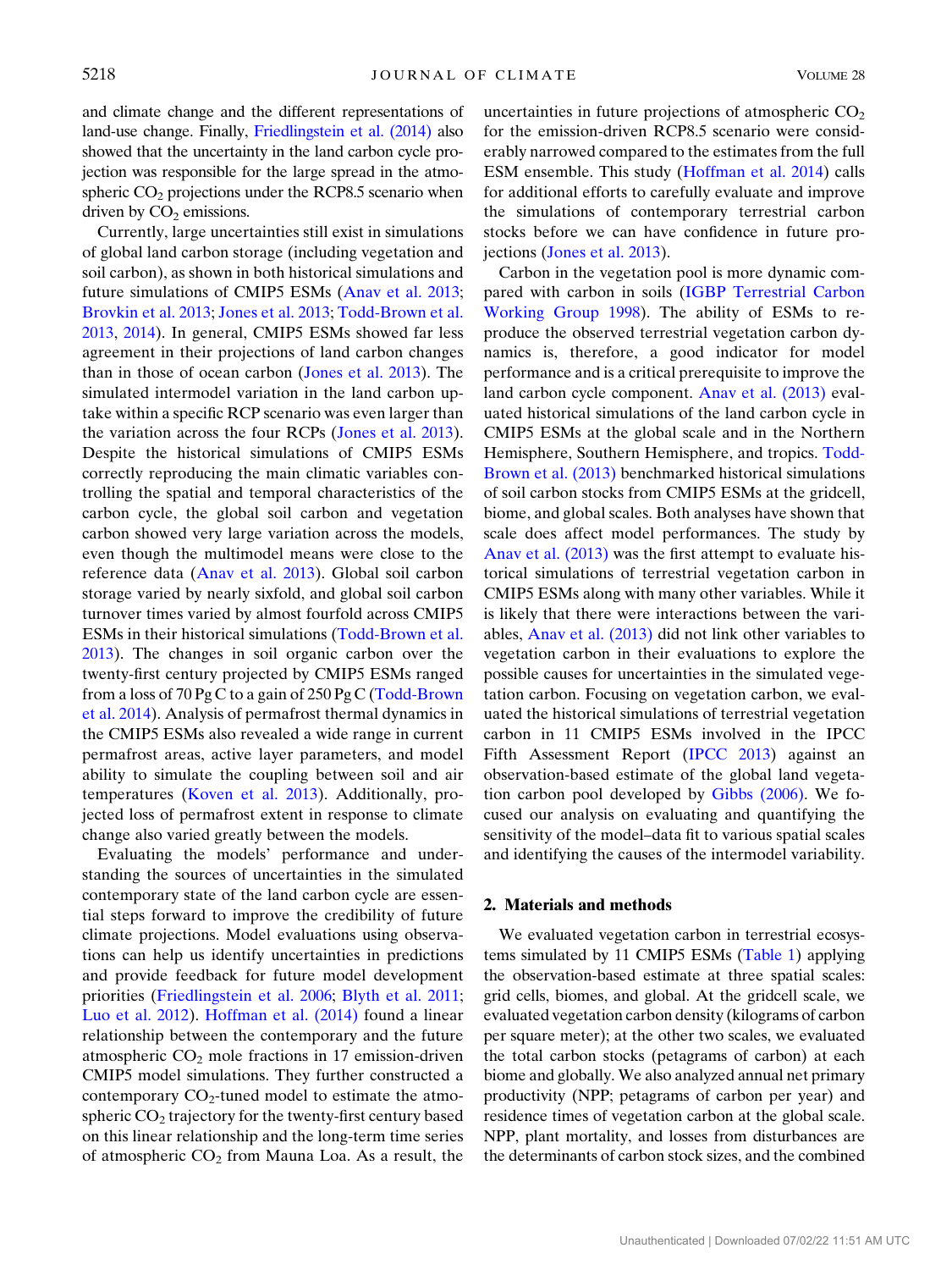impacts of the loss factors can be quantified with the derived estimate of residence time ([Xia et al. 2013\)](#page-15-1).

We evaluated 21 historical simulations from 11 modeling centers. Here, we show the results of 11 simulations (we selected one simulation from each modeling center). This would not change our main findings and conclusions because models from the same centers usually have similar performance (e.g., Fig. S5 in the supplementary material). However, the global vegetation carbon budget in IPSL-CM5B-LR was considerably lower than those in the other two models from their group (IPSL-CM5A-LR and IPSL-CM5A-MR). This could be attributed to the fact that IPSL-CM5B-LR had an improved climatology and current climate variability in tropical regions [\(Dufresne et al. 2013\)](#page-13-13). However, the equilibrium climate sensitivity in IPSL-CM5B-LR was drastically different from that in IPSL-CM5A models, and IPSL-CM5B-LR was in its early development stages [i.e., not completely validated and not yet perfectly tuned for CMIP5 runs (J.-L. Dufresne 2013, personal communication; G. Krinner 2014, personal communication)]. We selected one model from each modeling center with the closest global sums of vegetation carbon to the observational data, except for CESM1(BGC), IPSL-CM5A-MR, and NorESM1-ME (the latter two were recommended by the respective modeling groups). The results of the other 10 ESMs along with the total 21 ESMs are available in the supplementary material.

## a. CMIP5 ESMs

CMIP5 ESMs and their major differences in simulating vegetation carbon are described in [Table 1](#page-3-0) and Table S1 in the supplementary material. We downloaded the output for monthly carbon mass in land vegetation (variable cVeg) and carbon mass flux out of the atmosphere resulting from net primary production on land (variable npp) for their historical simulations. Land area fraction (variable sftlf) in model output was also downloaded to compute the global vegetation carbon and total vegetation carbon for each biome. We selected the ensemble member r1i1p1 because most CMIP5 models had this ensemble member output, while the availability of other ensembles depended on specific models used. The letters r, i, and p in the label for the ensemble member refer to the initial condition, initialization method, and perturbed physics version, respectively, and the number 1 after each letter is the realization for the respective parameter [\(Taylor et al. 2010](#page-14-8), [2012\)](#page-14-9). In the cases where multiple ensemble members were available from a single model, we examined the differences between the ensemble members and found that the outputs were similar (not shown). To ensure comparability with the observations, we evaluated the simulated vegetation carbon in the year 2000, because many of the CMIP5 ESMs incorporated land-use change and had dynamic vegetation [\(Tables 1](#page-3-0) and S1). Because of the high interannual variability in NPP compared to vegetation carbon storage, we evaluated the 10-yr means of NPP from 1996 to 2005 from CMIP5 output.

## b. Observational dataset

We used an observational dataset from [Gibbs \(2006\)](#page-13-12) as the benchmark for model evaluations. [Olson et al. \(1985\)](#page-14-10) developed a database and corresponding map following more than 20 years of field investigations, consultations, and analyses of the published literature. It is an integrated dataset that provides a reference baseline for interpreting the role of terrestrial vegetation in the global cycling of  $CO<sub>2</sub>$  and other gases and a basis for improving estimates of vegetation and soil carbon, natural exchanges of  $CO<sub>2</sub>$ , and net historic shifts of carbon between the biosphere and the atmosphere [\(Gibbs 2006](#page-13-12)). To reflect the changes in land cover over time, [Gibbs \(2006\)](#page-13-12) updated the [Olson et al.](#page-14-10) [\(1985\)](#page-14-10) database to a more contemporary land-cover representation using the Global Land Cover 2000 database [\(European Commission, Joint Research Centre 2003](#page-13-14)) to estimate biomass carbon in living vegetation on a global scale. Data from Global Land Cover 2000 were developed using remotely sensed imagery acquired in 2000. Com-pared to the original dataset by [Olson et al. \(1985\),](#page-14-10) which was derived from vegetation patterns of preagricultural vegetation, this updated dataset accounted for changes in land cover subject to human-induced land-use change, forest harvest, and natural disturbances.

The global vegetation carbon stock of the dataset developed by [Gibbs \(2006\)](#page-13-12) was 560 Pg C. The IPCC ([Watson et al. 2000\)](#page-15-2) reported global vegetation carbon stocks to be  $470 \,\text{PgC}$ , taking into account land-use change, whereas [Saugier et al. \(2001\)](#page-14-11) reported global vegetation carbon at 650 Pg C. The above two estimates of global vegetation carbon stocks were a deviation of approximately 20% from 560 Pg C, therefore we took 20% of 560 Pg C (112 Pg C) as the uncertainty range for the dataset developed by  $Gibbs$  (2006), as this dataset did not provide uncertainties associated with the errors in measurements or estimates.

#### c. Biome data

To make a comparison between performance of ESMs in simulating vegetation carbon and soil carbon, we used the biome dataset developed by [Todd-Brown](#page-14-3) [et al. \(2013\)](#page-14-3) to examine how well the models performed in simulating the vegetation carbon at the biome scale. In brief, the land-cover classification from the MODIS land cover type Climate Modeling Grid (CMG) yearly global 0.05° product (MCD12C1) [\(NASA LP DAAC](#page-14-12) [2008\)](#page-14-12) was assigned to one of nine biomes: tundra, boreal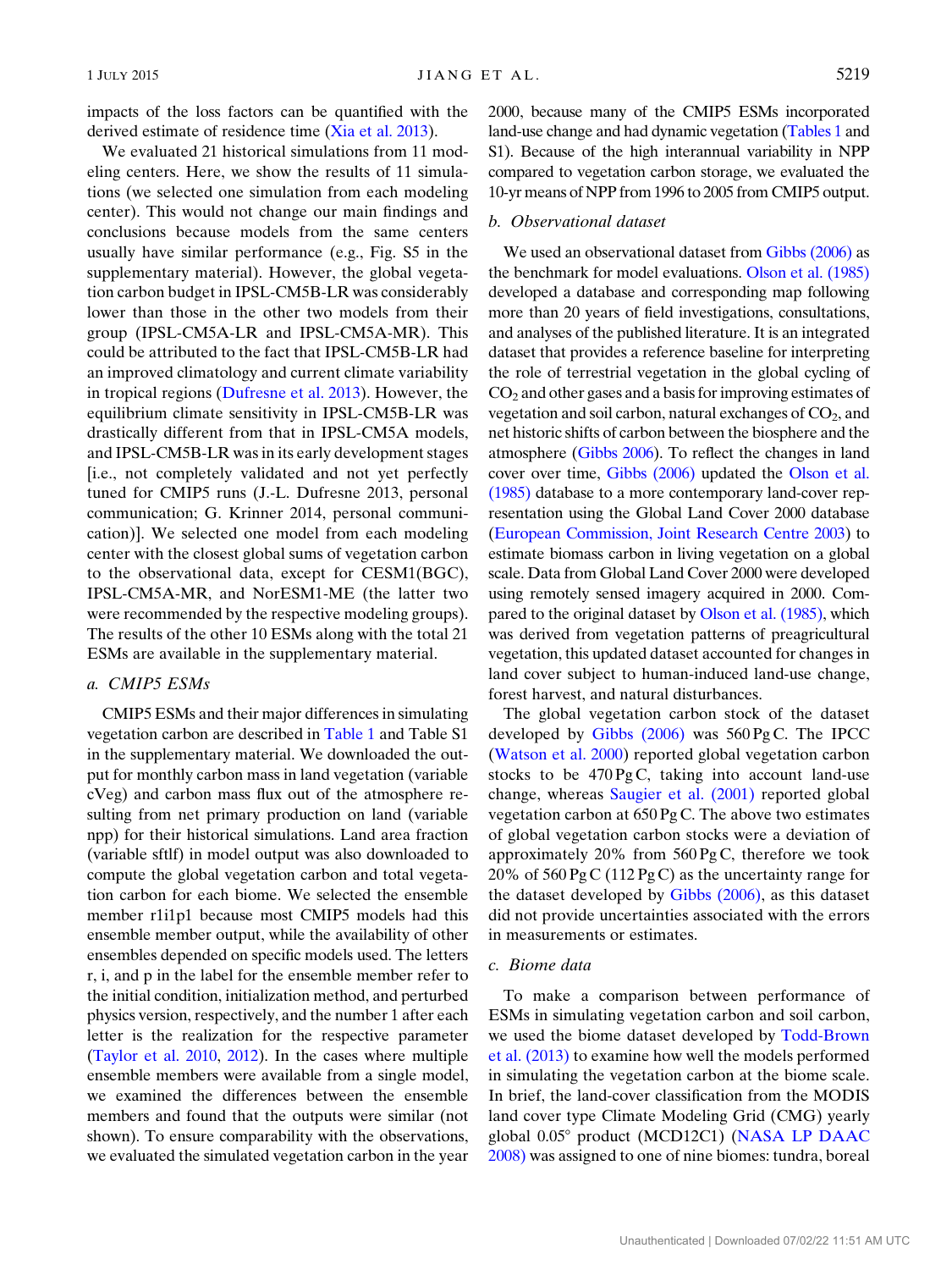<span id="page-3-0"></span>

|                                                  |          |                                                                                                   | PubsAcronymList.)                                                                              |                      |                                |                                            |                                                 |                                                                          |                                                                                                        |
|--------------------------------------------------|----------|---------------------------------------------------------------------------------------------------|------------------------------------------------------------------------------------------------|----------------------|--------------------------------|--------------------------------------------|-------------------------------------------------|--------------------------------------------------------------------------|--------------------------------------------------------------------------------------------------------|
| Model name<br>of ESM                             | Version  | Modeling group                                                                                    | Land carbon cycle<br>components                                                                | No. of<br>PFTs       | live carbon<br>No. of<br>pools | vegetation<br>Dynamic                      | Nitrogen<br>cycle                               | resolution<br>$(\text{lat} \times \text{lon})$<br>Original               | References                                                                                             |
| BCC_CSM1.1                                       | 20120918 | Beijing Climate Center<br>Administration<br>Meteorological<br>(BCC), China                        | Vegetation Interaction<br><b>BCC</b> Atmosphere and<br>Model, version 1.0<br>$(BCC_AVIM1.0)$   | 15                   | $\epsilon$                     | $\mathsf{S}^{\mathsf{o}}$                  | $\mathsf{S}^{\mathsf{O}}$                       | $2.81^{\circ} \times 2.81^{\circ}$                                       | Wu et al. $(2013)$<br>Ji et al. (2008);                                                                |
| BNU-ESM                                          | 20120504 | and Earth System Science,<br>University<br>Change<br>College of Global<br>Beijing Normal<br>(BNU) | (CoLM) and BNU DGVM<br>based on Lund-Potsdam-<br>Common Land Model<br>Jena model (LPJ)         | $\overline{10}$      | 4                              | Yes                                        | $\frac{1}{2}$                                   | $2.81^{\circ} \times 2.81^{\circ}$                                       | Ji et al. (2014)<br>(2003, 2004);<br>Dai et al.                                                        |
| CanESM2                                          | 20120410 | Canadian Centre for Climate<br>Modeling and Analysis                                              | Canadian Land Surface<br>Scheme, version 2.7<br>CTEM, version 1<br>$(CLASS2.7)$ and<br>(CTEMI) | ç                    | 3                              | $\mathsf{S}^{\mathsf{o}}$                  | $\overline{\mathsf{x}}$                         | $2.81^{\circ} \times 2.81^{\circ}$                                       | Arora and Boer<br>(2010)                                                                               |
| (Biogeochemistry)<br>[CESM1(BGC)<br><b>CESM1</b> | 20121029 | System<br>Model Contributors<br>Community Earth                                                   | Community Land Model,<br>version 4 (CLM4)                                                      | 15                   | 4                              | $\mathsf{S}^{\mathsf{o}}$                  | Yes                                             | $0.94^{\circ}\times1.25^{\circ}$                                         | Lawrence et al.<br>Thornton et al.<br>Zimmermann<br>(2007, 2009);<br>Thornton and<br>(2007);<br>(2011) |
| GFDL-ESM2G                                       |          | Dynamics<br>20121206 Geophysical Fluid<br>Laboratory                                              | Land Model, version 3<br>(LM3)                                                                 | 5                    | 5                              | Yes                                        | $\frac{1}{2}$                                   | $1.99^{\circ} \times 2.48^{\circ}$                                       | Shevliakova et al.<br>$(2009)$ ; Dunne<br>et al. (2013)                                                |
| HadGEM2-ES                                       |          | Centre<br>20111007 Met Office Hadley                                                              | TRIFFID                                                                                        | 5                    | 3                              | Yes                                        | $\frac{1}{2}$                                   | $1.24^{\circ} \times 1.88^{\circ}$                                       | $(2011)$ ; Jones<br>et al. (2011);<br>Collins et al.<br>Martin et al.<br>Cox (2001);<br>(2011)         |
| IPSL-CM5A-MR<br>INM-CM4.0                        |          | 20120430 L'Institut Pierre-Simon<br>20110323 Institute of Numerical<br>Mathematics                | (LSM), version 1.0<br>Land Surface Model<br>ORCHIDEE                                           | 12<br>$\overline{c}$ | 3<br>${}^{\circ}$              | $\frac{1}{2}$<br>$\mathsf{S}^{\mathsf{o}}$ | $\overline{\mathsf{x}}$<br>$\tilde{\mathsf{z}}$ | $1.26^{\circ} \times 2.50^{\circ}$<br>$1.50^{\circ} \times 2.00^{\circ}$ | Dufresne et al. (2013);<br>Volodin (2007)<br>Bonan (1996);                                             |
|                                                  |          | Laplace                                                                                           |                                                                                                |                      |                                |                                            |                                                 |                                                                          | Krinner et al. (2005)                                                                                  |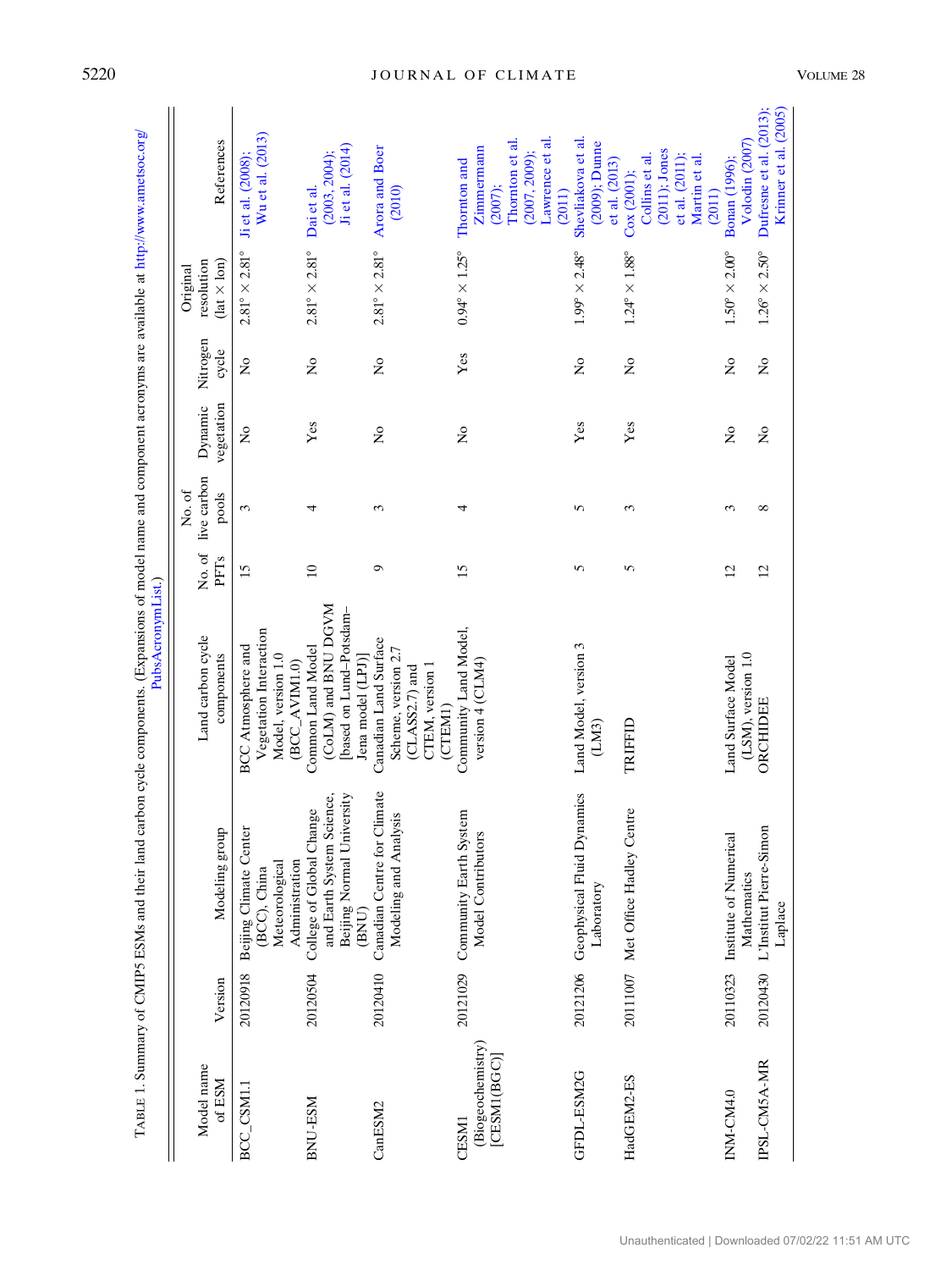|                      | References                                                 | Watanabe et al.<br>Sato et al. (2007);<br>(2011)                                                                                                                                                         | Brovkin et al. (2009);<br>$1.88^{\circ} \times 1.88^{\circ}$ Raddatz et al. (2007);<br>Reick et al. (2013) | $1.88^{\circ} \times 2.50^{\circ}$ Tjiputra et al. (2013) |
|----------------------|------------------------------------------------------------|----------------------------------------------------------------------------------------------------------------------------------------------------------------------------------------------------------|------------------------------------------------------------------------------------------------------------|-----------------------------------------------------------|
|                      | $(\text{lat} \times \text{lon})$<br>resolution<br>Original | $2.81^{\circ} \times 2.81^{\circ}$                                                                                                                                                                       |                                                                                                            |                                                           |
|                      | cycle                                                      | $\frac{1}{2}$                                                                                                                                                                                            | $\frac{1}{2}$                                                                                              | Yes                                                       |
|                      | vegetation                                                 | Yes                                                                                                                                                                                                      | Yes                                                                                                        | $\frac{1}{2}$                                             |
|                      | No. of live carbon Dynamic Nitrogen<br>pools<br>No. of     |                                                                                                                                                                                                          |                                                                                                            |                                                           |
|                      | PFTs                                                       | S                                                                                                                                                                                                        | $\overline{2}$                                                                                             | $^{15}$                                                   |
| TABLE 1. (Continued) | Land carbon cycle<br>components                            | (MATSIRO) and Spatially<br>Explicit Individual-Based<br>DGVM (SEIB-DGVM)<br>Interaction and Runoff<br>Treatments of Surface<br>Minimal Advanced                                                          | <b>JSBACH</b>                                                                                              | CLM4                                                      |
|                      | dno.fa<br>Modeling '                                       | Institute for Environmental<br>Technology, Atmosphere<br>Institute (The University<br>of Tokyo), and National<br>20120710 Japan Agency for Marine-<br>and Ocean Research<br>Earth Science and<br>Studies | 20120503 Max Planck Institute for<br>Meteorology                                                           | 20120225 Norwegian Climate Centre                         |
|                      | Version                                                    |                                                                                                                                                                                                          |                                                                                                            |                                                           |
|                      | Model name<br>of ESM                                       | MIROC-ESM                                                                                                                                                                                                | <b>MPI-ESM-MR</b>                                                                                          | NorESM1-ME                                                |

forest, tropical rain forest, temperate forest, desert and shrub land, grasslands and savannas, cropland and urban, snow and ice, or permanent wetland on a  $1^{\circ} \times 1^{\circ}$ global grid (Fig. S1 in the supplementary material). In this classification, the temperate rain forest of the North American Pacific Northwest was included in the boreal forest biome.

# d. MODIS NPP dataset

To explain the uncertainties in vegetation carbon between CMIP5 ESMs and the dataset developed by [Gibbs](#page-13-12) [\(2006\),](#page-13-12) we used the MODIS product (MOD17A3) for annual NPP from the year 2000 as a reference NPP. The data were produced by the National Aeronautics and Space Administration (NASA) Earth Observing System (EOS) at 1-km spatial resolution [\(Heinsch et al. 2003](#page-13-21)). MOD17A3 did not include an uncertainty analysis, but uncertainties could be large because of possible errors related to inputs of the algorithm for MOD17A3, including land cover, fraction of photosynthetically active radiation/leaf area index (FPAR/LAI), and other meteorological data [\(Zhao et al. 2005\)](#page-15-5).

# e. Residence time

We calculated vegetation carbon residence time at the global scale as the ratio between the global vegetation carbon pool and the global NPP for both the [Gibbs](#page-13-12) [\(2006\)](#page-13-12) dataset (using MODIS NPP) and output of CMIP5 ESMs.

# f. Resolution

The resolution of original model outputs from CMIP5 ESMs was quite diverse ([Tables 1](#page-3-0) and S1). All evaluation analysis was performed after we regridded vegetation carbon and NPP data to  $1^{\circ} \times 1^{\circ}$  cells assuming conservation of mass. The calculation of the yearly average of vegetation carbon and NPP of model outputs and sums of vegetation carbon and NPP for each biome and globe, as well as the regridding of all data were performed with the NCAR Command Language, version 6.1.2 ([UCAR/NCAR/CISL/VETS 2013](#page-15-6)).

## g. Statistical analysis

The goodness of fit of vegetation carbon of ESMs simulated at the grid and biome scale was quantified by the coefficient of determination of linear regressions  $(R^2)$ and root-mean-square error (RMSE). Slopes and intercepts of linear regressions were also shown as additional indicators for bias. At the biome scale, fewer data points (eight biomes) may have some limitation on the linear regressions in our analysis. The calculation of RMSE followed [Janssen and Heuberger's \(1995\)](#page-14-21) equation: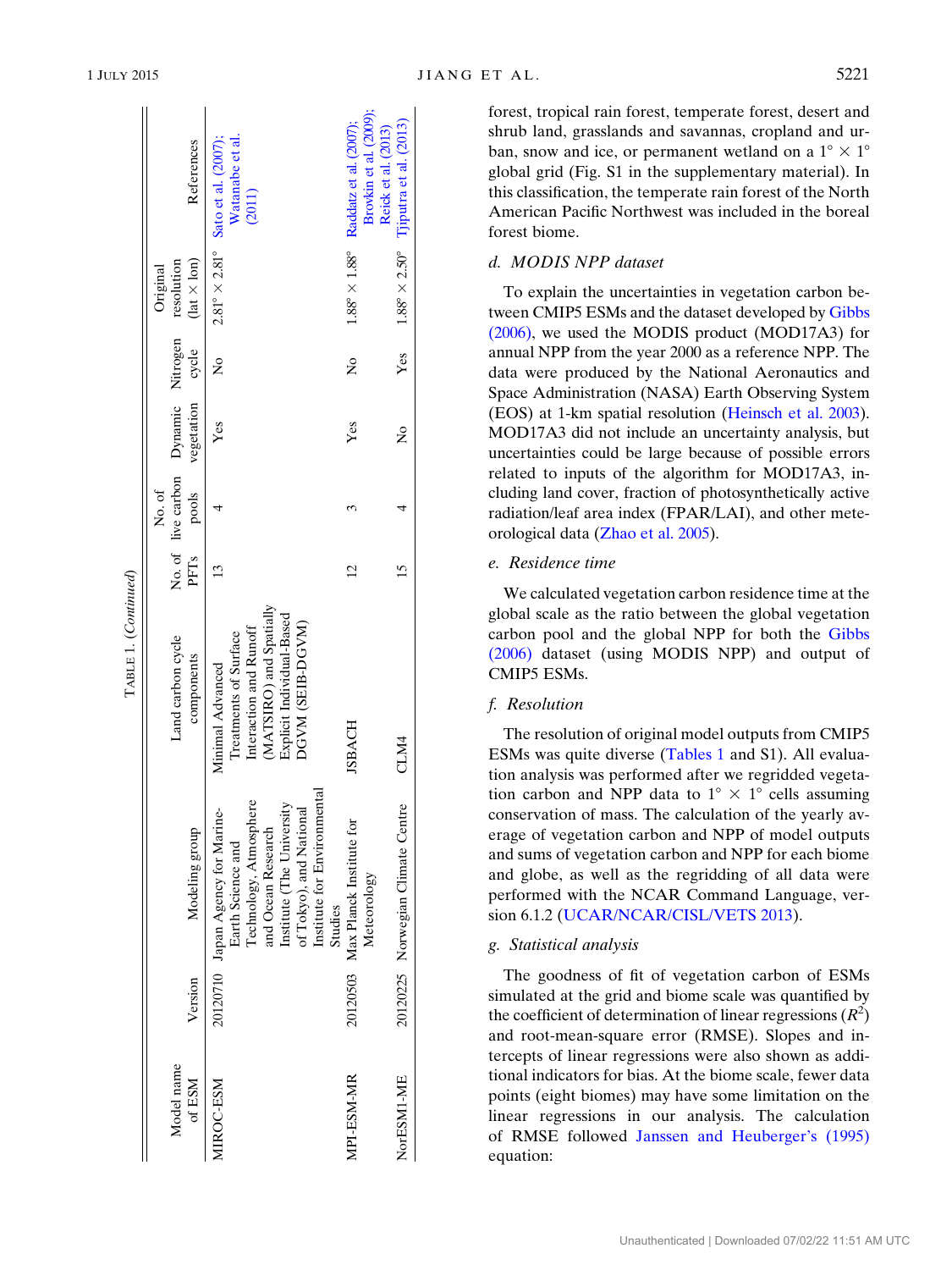<span id="page-5-0"></span>

FIG. 1. Maps of vegetation carbon density of the observations and differences of vegetation carbon between historical simulations of CMIP5 ESMs and the observations (kg  $\text{C m}^{-2}$ ).

$$
RMSE = \sqrt{\frac{\sum_{i=1}^{N} (P_i - O_i)^2}{N}},
$$

where  $P$  and  $O$  are modeled and observed data values, respectively, and  $N$  is the number of data points. The significance level of the linear relationships was analyzed with MATLAB. At the global scale, goodness of fit was assessed by the absolute differences in the global sums between ESMs and the observations.

# 3. Results

## a. Goodness of fit of ESMs at grid scale

The spatial distribution of global vegetation carbon density simulated by ESMs showed consistent patterns to those in the observations (Fig. S2 in the supplementary material), with maximum density generally simulated in the tropical rain forest and Northern Hemisphere boreal forest biomes. Analogously, the biggest biases in biomass carbon between ESMs and the observations were located in these regions because of large vegetation carbon stocks there ([Figs. 1](#page-5-0) and S3). Overall, simulations of vegetation carbon density by ESMs were poor at the grid scale, with large differences in absolute values between ESMs and the observations at grid cells and with low  $R^2$  $R^2$  [\(Table 2;](#page-6-0) [Figs. 1,](#page-5-0) 2 and Figs. S3–S5 in the supplementary material). RMSE ranged from 3.01 to 7.18, which generally agreed with  $R^2$  (i.e., higher  $R^2$ , lower

RMSE). The maximum values of vegetation carbon densities at grid cells varied substantially across ESMs, but all ESMs overestimated the maximum vegetation carbon densities [\(Figs. 1](#page-5-0), S3, and S4). The models MIROC-ESM and BCC\_CSM1.1 (both had maximum values around  $20 \text{ kg} \text{C} \text{m}^{-2}$ ) were the closest to the observations (16 kg Cm<sup>-2</sup>). The greatest overestimations were produced by CESM1(BGC)  $(47 \text{ kg C m}^{-2})$  and NorESM1-ME  $(49 \text{ kg} \text{C} \text{m}^{-2})$ .

At grid scale, MPI-ESM-MR, MIROC-ESM, and INM-CM4.0 were the best-performing models with lower RMSE and higher  $R^2$ , which explained 38.0%, 36.9%, and 33.6% of the observed spatial variation, respectively [\(Table 2](#page-6-0); [Fig. 2](#page-6-1)); but slopes of MIROC-ESM and MPI-ESM-MR were much lower than 1, a sign of systematic bias. Agreement across ESMs was also poor, as indicated by the low  $R^2$  of paired comparisons be-tween ESMs [\(Figs. 2](#page-6-1) and S5), with 48 out of 55  $R^2$  values being lower than 0.5. A very high  $R^2$  was found between CESM1(BGC) and NorESM1-ME, which shared the same land carbon cycle model.

## b. Variability of vegetation carbon at the biome scale

Most carbon-rich areas in the observations and ESMs were located in tropical and boreal regions (Fig. S2). It should be noted that the boreal biome in our classification included the temperate rain forest of the North American Pacific Northwest, which inflated the carbon content of this otherwise moderate biome. At the biome scale, vegetation carbon exhibited large variability between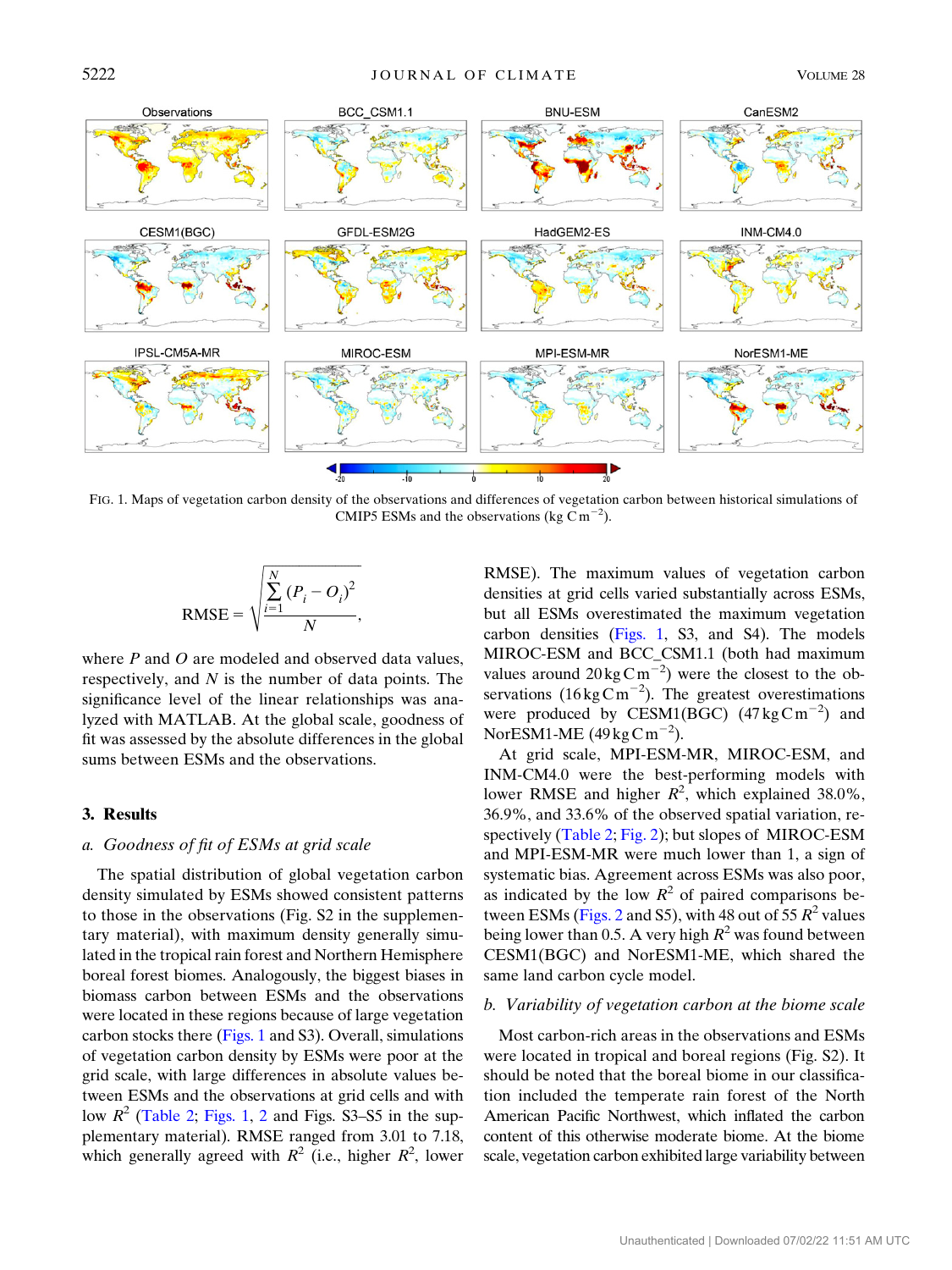<span id="page-6-0"></span>TABLE 2. Coefficient of determination  $R^2$  of linear regression and RMSE between vegetation carbon of the observations and historical simulations of 11 CMIP5 ESMs at gridcell (including slopes and intercepts) and biome scales and the absolute differences in vegetation carbon at global scale.

|                     | Grid cell                |             |        | <b>Biome</b> | Global               |
|---------------------|--------------------------|-------------|--------|--------------|----------------------|
| Models              | $R^2$ (slope, intercept) | <b>RMSE</b> | $R^2$  | <b>RMSE</b>  | Absolute differences |
| BCC CSM1.1          | 0.2665(0.46, 1.22)       | 3.14        | 0.7725 | 24.96        | 75.35                |
| <b>BNU-ESM</b>      | 0.1474(0.85, 2.18)       | 7.14        | 0.6380 | 94.22        | 374.21               |
| CanESM2             | 0.1867(0.51, 1.60)       | 4.50        | 0.9396 | 12.51        | 18.71                |
| CESM1(BGC)          | 0.2810(0.89, 0.10)       | 4.96        | 0.5338 | 67.98        | 25.83                |
| GFDL-ESM2G          | 0.1448(0.48, 3.50)       | 5.16        | 0.8669 | 24.39        | 105.00               |
| HadGEM2-ES          | 0.2952(0.62, 0.72)       | 3.58        | 0.7608 | 31.50        | 99.39                |
| $INM-CM4.0$         | 0.3363(0.64, 1.55)       | 3.74        | 0.9234 | 15.59        | 52.68                |
| <b>IPSL-CM5A-MR</b> | 0.2927(0.87, 1.94)       | 5.28        | 0.6712 | 37.61        | 87.83                |
| MIROC-ESM           | 0.3685(0.42, 0.57)       | 3.01        | 0.9825 | 31.83        | 203.89               |
| <b>MPI-ESM-MR</b>   | 0.3796(0.44, 0.32)       | 3.04        | 0.8494 | 32.07        | 212.12               |
| NorESM1-ME          | 0.1545(0.79, 1.11)       | 7.18        | 0.5283 | 66.68        | 3.53                 |

ESMs and the observations and across ESMs [\(Fig. 3](#page-7-0) and Fig. S6 in the supplementary material). Coefficients of variation across ESMs (calculated as standard deviation divided by mean) ranged from 33.0% in temperate forests to 115.7% in the tundra regions. The multimodel median of vegetation carbon was close to the reference data in temperate forests and permanent wetlands but higher in tropical rain forests and lower in the remaining biomes, especially in boreal forests.

Goodness of fit for ESM simulations at the biome scale was greatly improved compared to the grid scale, with more than double  $R^2$  for most ESMs [\(Table 2](#page-6-0); Table S2 and Fig. S7 in the supplementary material). Overall, goodness of fit indicated by  $R^2$  at the biome scale was similar with those at the gridcell scale: MIROC-ESM, INM-CM4.0, and MPI-ESM-MR were still listed among the best-performing models. However,  $R^2$  of CanESM2 was dramatically enhanced at the biome scale. CESM1 (BGC), HadGEM2-ES, and NorESM1-ME overestimated the vegetation carbon in tropical rain forests but underestimated carbon stocks in boreal forests (Fig. S7). MIROC-ESM and MPI-ESM-MR underestimated vegetation carbon for all biomes. While BNU-ESM greatly overestimated vegetation carbon for the majority of the biomes, it underestimated carbon stocks of boreal forests. GFDL-ESM2G performed well at other biomes, but it overestimated vegetation carbon in tropical rain forests, grassland and savanna, and tundra. CanESM2 and INM-CM4.0 simulated similar carbon stocks in relation to the observations in all biomes.

## c. Global sums of vegetation carbon

Out of 11 ESMs, 8 reproduced global totals within  $\pm 20\%$  of the observation-based estimate (560  $\pm$  112 Pg C; [Fig. 4](#page-8-0) and Fig. S8 in the supplementary material). Global vegetation carbon totals simulated by ESMs varied between 340 (MPI-ESM-MR) and 930 Pg C (BNU-ESM) with a multimodel mean and standard deviation of  $550 \pm 160$  Pg C. It should be noted that some ESMs showed nearly opposite performance at the global scale to those at the other spatial scales ([Tables 2](#page-6-0) and S2). MIROC-ESM and MPI-ESM-MR, which performed very well at the gridcell scale, had very large biases in the global sums (underestimated by 36.6% and 38.1%, respectively). In contrast, CESM1(BGC) and NorESM1- ME simulated very similar global sums as the observations (within  $\pm 5\%$ ), although their agreements with the observations at the other two scales were poor.

# d. Global NPP and residence time of vegetation carbon

Global annual NPP simulated by ESMs was generally of the same order of magnitude as MODIS NPP [\(Fig. 5](#page-9-0)

<span id="page-6-1"></span>

FIG. 2. A matrix of the coefficient of determination  $R^2$  of linear regression of vegetation carbon density between each CMIP5 ESM and the observations and between CMIP5 ESMs at the grid cells.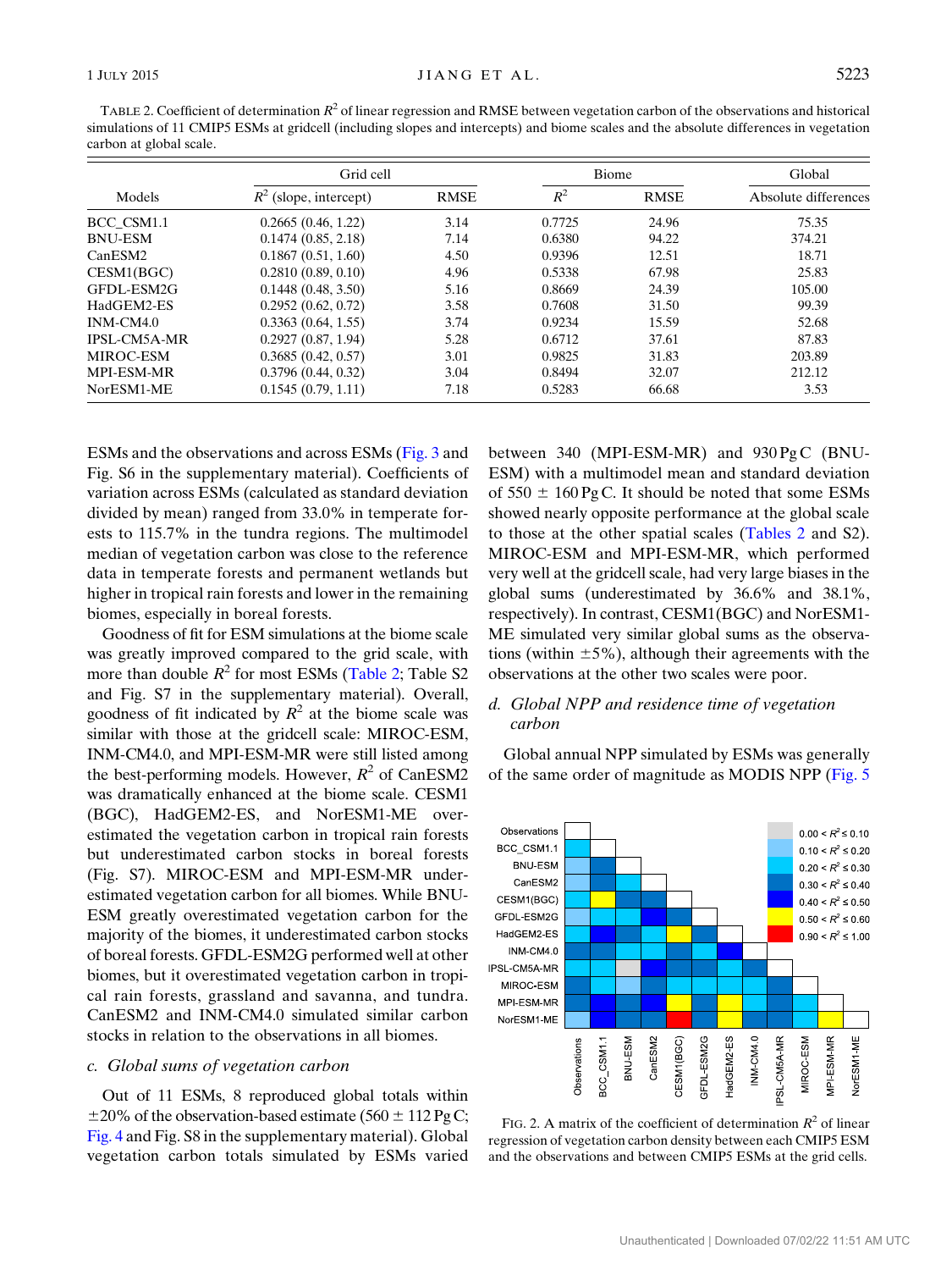<span id="page-7-0"></span>

FIG. 3. Variability in vegetation carbon of different biomes of the observations and CMIP5 ESMs. Horizontal lines inside the boxes are medians of ESMs for each biome. The bottom and top edges of boxes stand for the first and third quartiles, respectively. The bars represent the extreme values (within 1.5 times the interquartile range from the upper or lower quartile). Color-filled circles represent those models for which estimates were greater or less than 1.5 times the interquartile range from the median. The black triangles represent the observational values for each biome.

and Fig. S9 in the supplementary material), but BCC\_ CSM1.1, GFDL-ESM2G, HadGEM2-ES, IPSL-CM5A-MR, and MPI-ESM-MR models simulated considerably higher NPP than the reference data. The residence time of vegetation carbon of ESMs ranged from 3.7 to 13.6 yr. Most models had similar or much shorter residence times than the observations, except for BNU-ESM. Variation of the global vegetation carbon storage between CMIP5 models exhibited a more pronounced relationship with the vegetation residence time than with NPP ([Figs. 5](#page-9-0) and S9). After excluding BNU-ESM, which might contribute too much to the high  $R^2$ , we observed a substantial reduction in the  $R^2$ , but it remained significant at the 0.1 level ( $R^2 = 0.30, P < 0.10$ ).

## 4. Discussion

[Hoffman et al. \(2014\)](#page-13-11) found that much of the intermodel variation in the projected  $CO<sub>2</sub>$  during the twentyfirst century was tied to the biases that existed during the contemporary period. Because of this relationship, reliable historical simulations of land carbon storage by

ESMs would increase our confidence in the projections of future land carbon storage and, hence, the future climate. Overall, vegetation carbon produced by CMIP5 ESM historical simulations had poor agreement with the observational data. Moreover, we observed little agreement in the simulations between ESMs. Below, we discuss the factors contributing to the inconsistencies in model predictions.

## a. Divergent performances of ESMs at different scales

In our study, we found that the relative performance of ESMs in simulating vegetation carbon depends strongly on scale ([Tables 2](#page-6-0) and S2). Completely opposite conclusions about the performance of ESMs could be inferred when evaluating them at different scales. The performance of BCC\_CSM1.1 and BNU-ESM were the most consistent across all scales. CESM1 (BGC), MIROC-ESM, MPI-ESM-MR, and NorESM1- ME exhibited opposite performance at the global scale compared to the other scales. MIROC-ESM and MPI-ESM-MR performed well at the grid scale and could well catch spatial distribution patterns of the observations at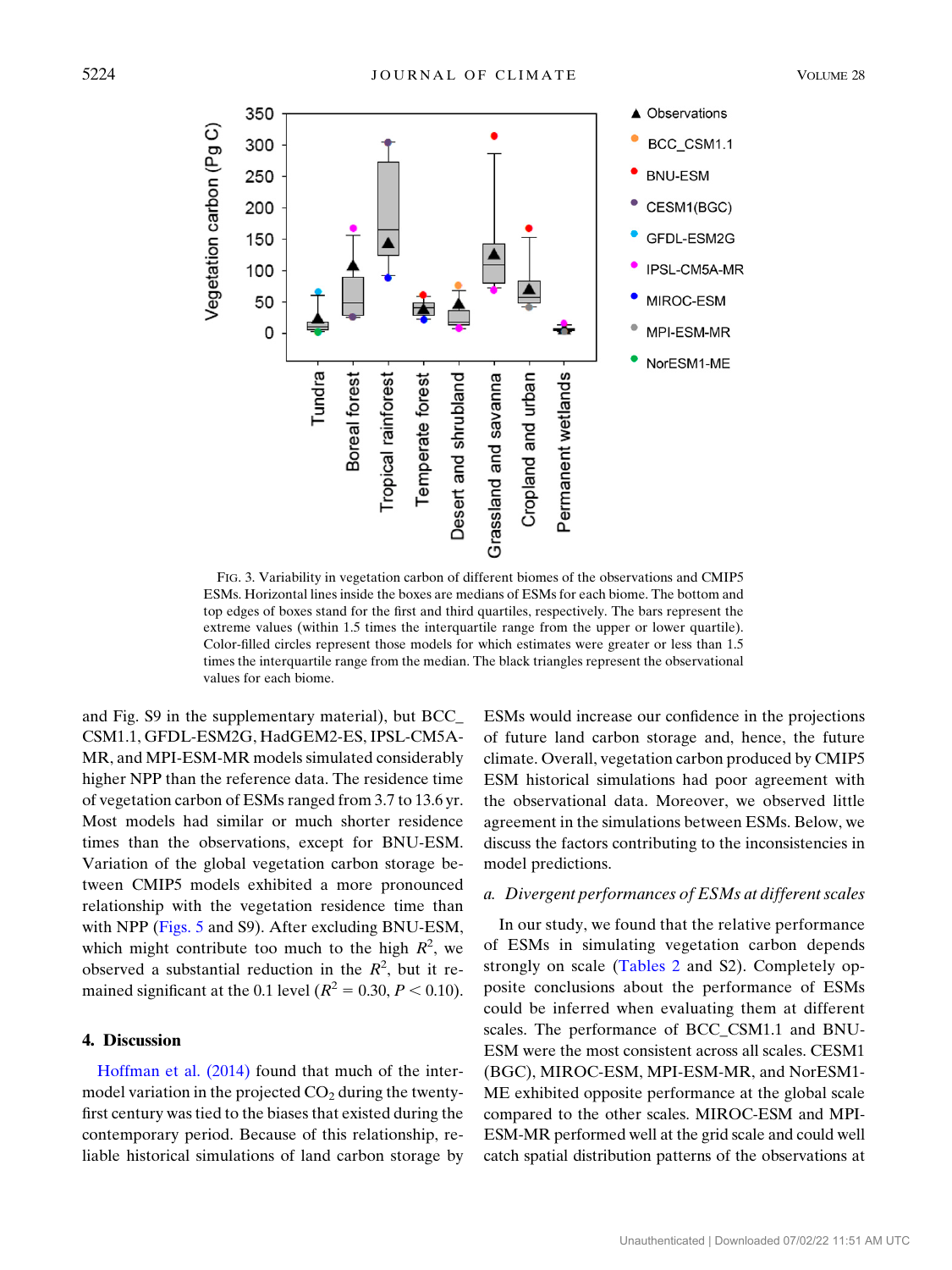<span id="page-8-0"></span>

FIG. 4. Cumulative global vegetation carbon stocks of the observations and CMIP5 ESMs. The area with diagonal gray lines stands for  $\pm 20\%$  of the observation value.

the biome scale (indicated by higher  $R^2$ ), but they substantially underestimated the global sums. In contrast, the global vegetation carbon stocks simulated by CESM1(BGC) and NorESM1-ME were very close to the observed data, even though they had low  $R^2$  and high RMSE at the other two scales. Therefore, it is critical to apply multiple metrics and criteria when evaluating the performance of multimodel ensembles. It should be noted that goodness of fit measured by  $R^2$ at grid and biome scales emphasized the match of spatial distribution between ESMs and the observations. Thus, if the absolute differences are the major interest, the slopes and intercepts should be assessed as well. In contrast, goodness of fit at the global scale referred to the absolute difference in the global vegetation carbon between ESMs and the observations.

At the grid scale, it is hard to compare plant functional types (PFTs) and climate forcing between ESMs and observations, as well as between ESMs, because each modeling center adopts its own grid configuration and representation of PFTs, which can differ considerably from one another. Greater agreement could be reached at the biome scale because well-developed satellite-derived data products for land use and land cover become available, and climate forcing is better represented at a larger scale. However, relatively better performance of ESMs at the grid scale did not necessarily result in better

performance at the biome or global scales. Similarly, good performance of an ESM at the biome scale might not guarantee a comparable global vegetation carbon stock to the observations. This could partly be attributed to the fact that we calculated the sums of grid carbon density over a specific region or the globe to get the respective total carbon storage for a specific biome or the globe. Aggregation at a coarser scale missed the variations at a finer scale. High  $R^2$  and low RMSE implied that a model captured the observed spatial distribution well, although the slope and intercept of the regression might deviate away from 1 and 0, respectively, indicating a bias in the model.

There was a large divergence between model simulations and the observations and across the models at each scale, although 8 out of 11 ESMs could reproduce the global vegetation carbon within the 20% uncertainty range of the reference data ([Fig. 4\)](#page-8-0). We should direct more studies on the vegetation carbon in tropical and boreal forests (the latter included temperate rain forests), where higher vegetation carbon stocks were observed. Tropical regions may experience the earliest emergence of historically unprecedented climates [\(Mora et al. 2013\)](#page-14-25) and, as a result, lose large amounts of carbon (Ahlströ[m et al. 2012](#page-13-22)). Boreal regions have been predicted to undergo considerable changes in NPP over the next century, which, in turn, may change future vegetation carbon stocks ([Todd-Brown et al. 2014](#page-15-0)).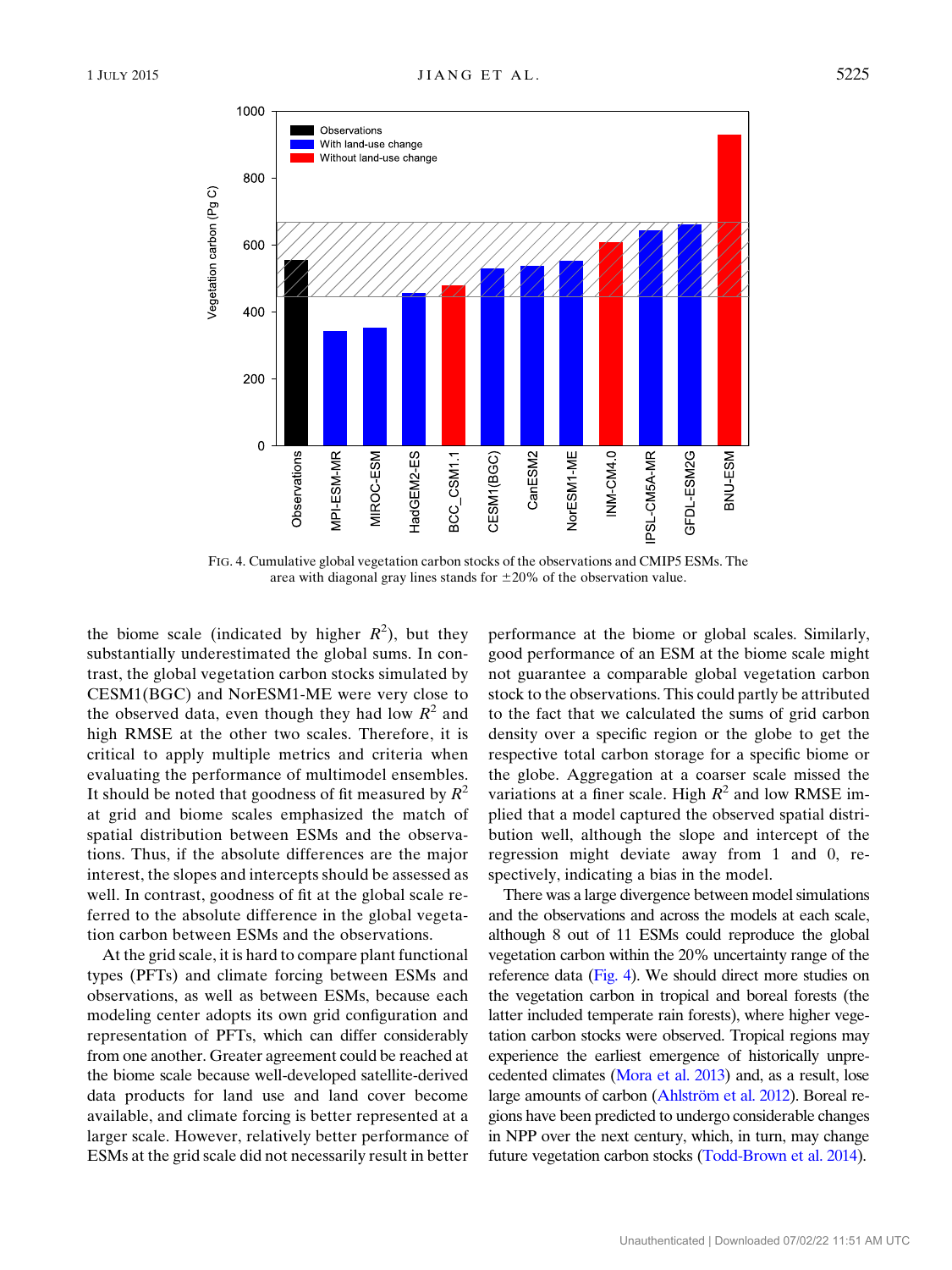<span id="page-9-0"></span>

▲ Observations

- **BCC\_CSM1.1**
- **BNU-ESM**
- CanESM2
- CESM1(BGC)
- GFDL-ESM2G
- HadGEM2-ES
- INM-CM4.0
- IPSL-CM5A-MR
- · MIROC-ESM
- MPI-ESM-MR
- NorESM1-ME

both the observations and CMIP5 ESMs; (b) relationship between vegetation carbon and NPP; and (c) relationship between vegetation carbon and residence time of ESMs. The dashed curves in (a) represent constant values of global vegetation carbon.

## b. Comparison with simulations of soil organic carbon

Since the soil carbon pool and vegetation carbon pool together determine the bulk fraction of the land carbon storage, it is useful to compare the performance of CMIP5 ESMs in simulating both vegetation and soil carbon ([Todd-Brown et al. 2013\)](#page-14-3). The performance of ESMs in simulating historical vegetation carbon was quite similar to their performance in simulating soil organic carbon: that is, there was a poor ability to reproduce the spatial distribution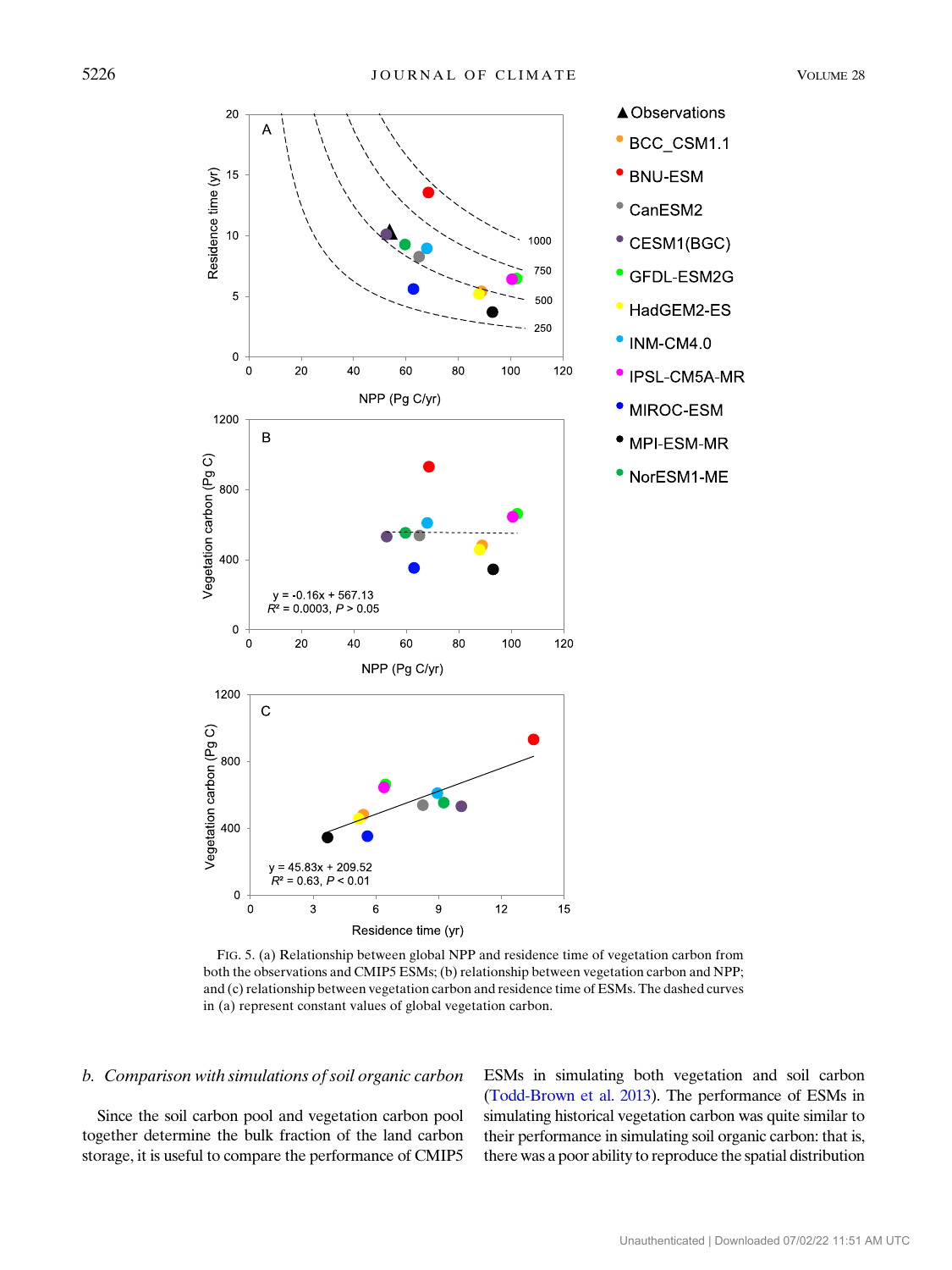of the observed data at grid cells, but this was improved greatly at the biome scale. The  $R^2$  of the regression for vegetation carbon simulations ranged from 0.14 to 0.38 at the grid scale and from 0.53 to 0.98 at the biome scale. The  $R^2$  for soil carbon simulations was between 0.004 and 0.15 at the grid scale (calculated as the square of Pearson correlation coefficients in [Todd-Brown et al. 2013\)](#page-14-3) but was enhanced to  $0.38-0.95$  at the biome scale. The grid-scale simulations of vegetation carbon were better than simulations of soil carbon overall in terms of  $R^2$ . Interestingly, large variability of simulated vegetation carbon was found in tropical and boreal forests with higher vegetation carbon stocks, similar to the large bias in soil carbon simulated by ESMs at high northern latitudes, where greater soil carbon stocks existed ([Todd-Brown et al. 2013\)](#page-14-3) and were subject to complicated thawing-relevant physics and soil hydrology in permafrost [\(Koven et al. 2013\)](#page-14-4).

At the global scale, most ESMs also performed better in simulating vegetation carbon than soil organic carbon, according to the percentage differences between modeled values and the observations [\(Figs. 4](#page-8-0) and S8; [Anav et al. 2013;](#page-13-8) [Todd-Brown et al. 2013](#page-14-3)), with the exception of GFDL-ESM2G, HadGEM2, and IPSL-CM5. Better performance of ESMs in simulating vegetation carbon than in simulating soil carbon could be attributed to better understanding of aboveground than belowground processes, as well as better availability of aboveground data products to tune the models for accurate simulations of the respective key processes. While [Wieder et al. \(2013\)](#page-15-8) improved global soil carbon projections with a new model that explicitly represented microbial mechanisms of soil carbon cycling, such improvement might have resulted from an unrealistic process representation, since the microbial models of soil decomposition exhibited some properties that have not been observed [\(Wang et al. 2014\)](#page-15-9).

It was interesting that MPI-ESM-LR and MIROC-ESM (average of MIROC-ESM and MIROC-ESM-CHEM) greatly overestimated the global soil organic carbon by 143.3% and 103.6%, respectively ([Todd-](#page-14-3)[Brown et al. 2013\)](#page-14-3), but they underestimated the vegetation carbon by 39.9% for MPI-ESM-LR and 37.0% for the average of MIROC-ESM and MIROC-ESM-CHEM (Fig. S8). Another noticeable phenomenon was that CCSM4 and NorESM1 (average of NorESM1- M and NorESM1-ME), both having CLM4 for a land carbon cycle component, simulated extremely low global soil carbon ([Todd-Brown et al. 2013\)](#page-14-3). However, CESM1(BGC) (the analogs of CCSM4) and NorESM1 simulated reasonable global vegetation carbon. On the other hand, GFDL-ESM2G and HadGEM2 simulated global soil carbon that was close to the observations, but they got much higher (GFDL-ESM2G) or lower (HadGEM2) global vegetation carbon than the observations. When adding soil carbon (data from [Todd-](#page-14-3)[Brown et al. 2013\)](#page-14-3) and vegetation carbon to get overall land carbon storage, MPI-ESM-LR and MIROC-ESM (average of MIROC-ESM and MIROC-ESM-CHEM) overestimated the total land carbon storage by 83.5% and 60.2%, respectively, compared with the observations. CESM1(BGC) [using soil carbon of CCSM4 to get total land carbon for CESM1(BGC)] and NorESM1 underestimated the total land carbon storage by 42.2% and 39.3%, respectively, indicating that bias in the land carbon storage was dominated by bias in soil carbon. We further explored the correlation between simulated vegetation carbon and soil carbon of 10 ESMs: BCC\_CSM1.1, CanESM2, CESM1(BGC) (using soil carbon of CCSM4), GFDL-ESM2G, HadGEM2 (average of HadGEM2-CC and HadGEM2-ES), INM-CM4.0, IPSL-CM5 (average of IPSL-CM5A-LR, IPSL-CM5A-MR, and IPSL-CM5B-LR), MIROC-ESM (average of MIROC-ESM and MIROC-ESM-CHEM), MPI-ESM-LR, and NorESM1-M (average of NorESM1-M and NorESM1-M E). We found that the simulated soil carbon was negatively correlated with simulated vegetation carbon ( $R^2 = 0.53, P < 0.05$ ). This might partly make the total land carbon stocks more comparable among the models, even though the total land carbon stocks were more dominated by soil carbon. Causes for the differences in soil or vegetation carbon across ESMs could vary. NPP and soil temperature can explain the differences in soil carbon between models ([Todd-Brown et al.](#page-14-3) [2013\)](#page-14-3), but, in this study, no significant correlation was found between vegetation carbon and NPP.

#### c. Factors determining modeled vegetation carbon

## 1) CARBON CYCLE STRUCTURE AND PARAMETERIZATION

Structures of the land carbon cycle in the ESMs adopted in this study were similar (most with 3 or 4 biomass pools; [Tables 1](#page-3-0) and S1). Thus, it appeared that the uncertainties in the simulated vegetation carbon were not affected by the structures of the land carbon cycle models. However, at all scales, two models [CESM1(BGC) and NorESM1-ME] that used the same land submodel (CLM4) always exhibited very similar behaviors in simulating vegetation carbon, as shown both in this study and in [Anav et al. \(2013\)](#page-13-8). The same phenomenon was observed for their performance in simulating soil carbon [\(Todd-Brown et al. 2013\)](#page-14-3). This may indicate that parameterization related to model structures for the land carbon cycle plays an important role in simulating land carbon storage, but this statement needs to be confirmed by a separate study, as CMIP5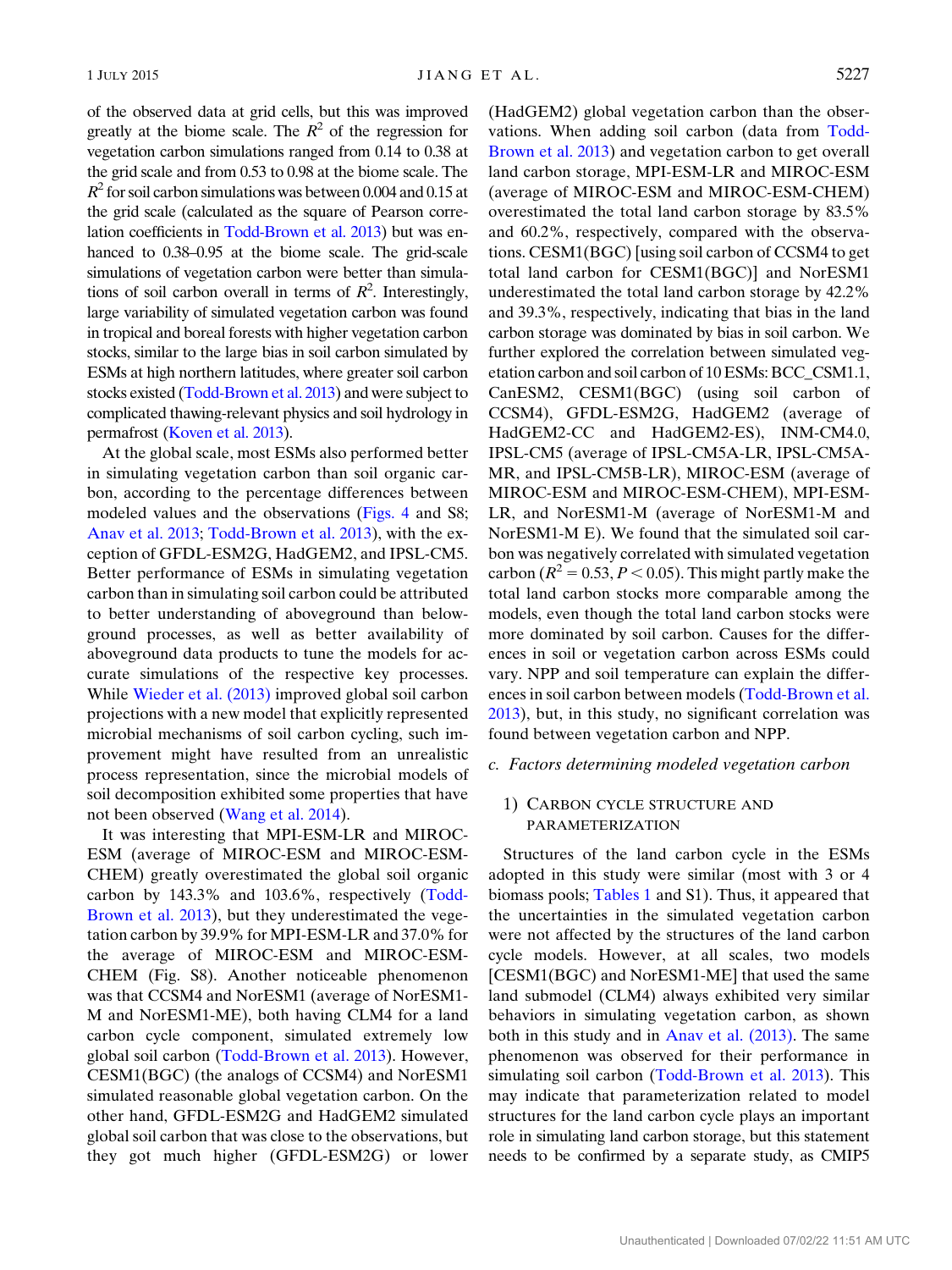protocol does not require models to provide parameter values. A useful method to test this would be to perform sensitivity experiments by changing various factors keeping the model structure and the rest of the model parameterization fixed, as Ahlströ[m et al. \(2013\)](#page-13-23) have done to determine the roles of climate and atmospheric forcing.

#### 2) NPP AND RESIDENCE TIME

Ecosystem carbon storage is codetermined by NPP and residence time ([Luo et al. 2003;](#page-14-26) [Luo and Weng](#page-14-27) [2011](#page-14-27); [Xia et al. 2013\)](#page-15-1). For example, despite the increased carbon input to soils under rising atmospheric  $CO<sub>2</sub>$ , reduced soil carbon residence time resulted in the insignificant net effect of increased atmospheric  $CO<sub>2</sub>$ on the equilibrium soil carbon storage ([van Groenigen](#page-15-10) [et al. 2014](#page-15-10)). In this study, however, the variability of modeled vegetation carbon across the ESMs was predominantly explained by the residence time of vegetation carbon and not by NPP [\(Figs. 5](#page-9-0) and S9). Such a phenomenon was also found for uncertainty in the projected terrestrial vegetation [\(Friend et al. 2013](#page-13-24)). In this study, NPP of BNU-ESM was close to the observations, but it had much longer vegetation carbon residence times, resulting in a substantially higher vegetation carbon pool size than observed ([Figs. 4,](#page-8-0) [5\)](#page-9-0). The shorter vegetation carbon residence time of MIROC-ESM and MPI-ESM-MR made their total vegetation carbon pools very low, although MPI-ESM-MR had relatively high NPP. Disagreements still existed in simulations of NPP between CMIP5 ESMs ([Fig. 5](#page-9-0) and [Todd-Brown et al. 2013\)](#page-14-3) and were even worse in simulations of vegetation or ecosystem residence time [\(Fig. 5](#page-9-0) and [Yan et al. 2014\)](#page-15-11); therefore, improvement of simulations of vegetation carbon residence time would be crucial for reducing the bias in the projections of vegetation carbon storage ([Luo and](#page-14-27) [Weng 2011](#page-14-27); [Friend et al. 2013](#page-13-24); [Todd-Brown et al. 2013;](#page-14-3) [Yan et al. 2014\)](#page-15-11). Improved representation of PFTs, allocation coefficients, and longevity of different biomass pools in models could improve simulations of vegetation carbon residence time [see also section  $4c(3)$ ].

#### <span id="page-11-0"></span>3) PLANT FUNCTIONAL TYPES

As discussed above, variability of the simulated vegetation carbon storage by ESMs could be explained by the residence time, a trait related to PFTs (i.e., longevity of individual pools). Within a specific PFT, different biomass pools have different residence times, so allocation of NPP to different pools will also affect residence times of vegetation carbon substantially. Therefore, improved representation of regional PFTs and their respective prescribed allocation coefficients and longevity of different biomass pools are critical components for improving ESMs' performance. The number of PFTs represented in these ESMs varied from 5 to 15 ([Table 1\)](#page-3-0), and the combinations within grid cells differed considerably between ESMs (please refer to the references listed in [Table 1](#page-3-0) for each ESM). Therefore, improvements in the representation of PFTs toward better agreement between models might be a first step. The use of the same land-cover dataset between models is also important to elucidate other sources of models' uncertainty (e.g., model structures). Agreement is likely to be achieved with remote sensing land-cover products. Syntheses of published literature on allocation coefficients and the longevity of each biomass pool would be a useful way to improve their realistic representation in the ESMs. Data assimilation is a potential method to help optimize the parameterization associated with the allocation coefficients and longevity of biomass pools, given that we can generate enough observational datasets.

From the above discussion, we recommend that ESM developers use consistent and well-developed landcover products together with compiled datasets on allocation coefficients and the longevity of different biomass pools to improve the accuracy of vegetation carbon projections at the regional scale first (e.g., the biomes). This is feasible because there are more available datasets at regional scales, especially for those critical biomes, such as the tropical rain forests and boreal forests. [Reich et al. \(2014\)](#page-14-28) used temperaturedependent needle longevity and nitrogen concentration, as well as biomass allocation in a land surface model instead of constant values. They found the realistic parameterization of these variables improved predictions of carbon cycling processes, such as leaf area index and gross primary production in boreal forests, compared with observations from flux sites. Next, model developers can tune the ESMs to fit the global value. At a finer scale (i.e., at grid cells) it is currently not realistic to reach a very ideal goodness of fit because of the lack of global databases of biomass in which thousands of site-level measurements are compiled into grid values and can be used as benchmarks.

## 4) OTHER FACTORS

Because of the tremendous challenges in conducting investigations of vegetation carbon at the global scale, the benchmarks for evaluating performance of ESMs in simulating global vegetation carbon storage are highly limited, although biomass has been studied for quite a long time. As the only available contemporary dataset at the global scale, it is likely that the [Gibbs \(2006\)](#page-13-12) dataset had uncertainties related to measurements or estimates, although the global vegetation carbon storage and the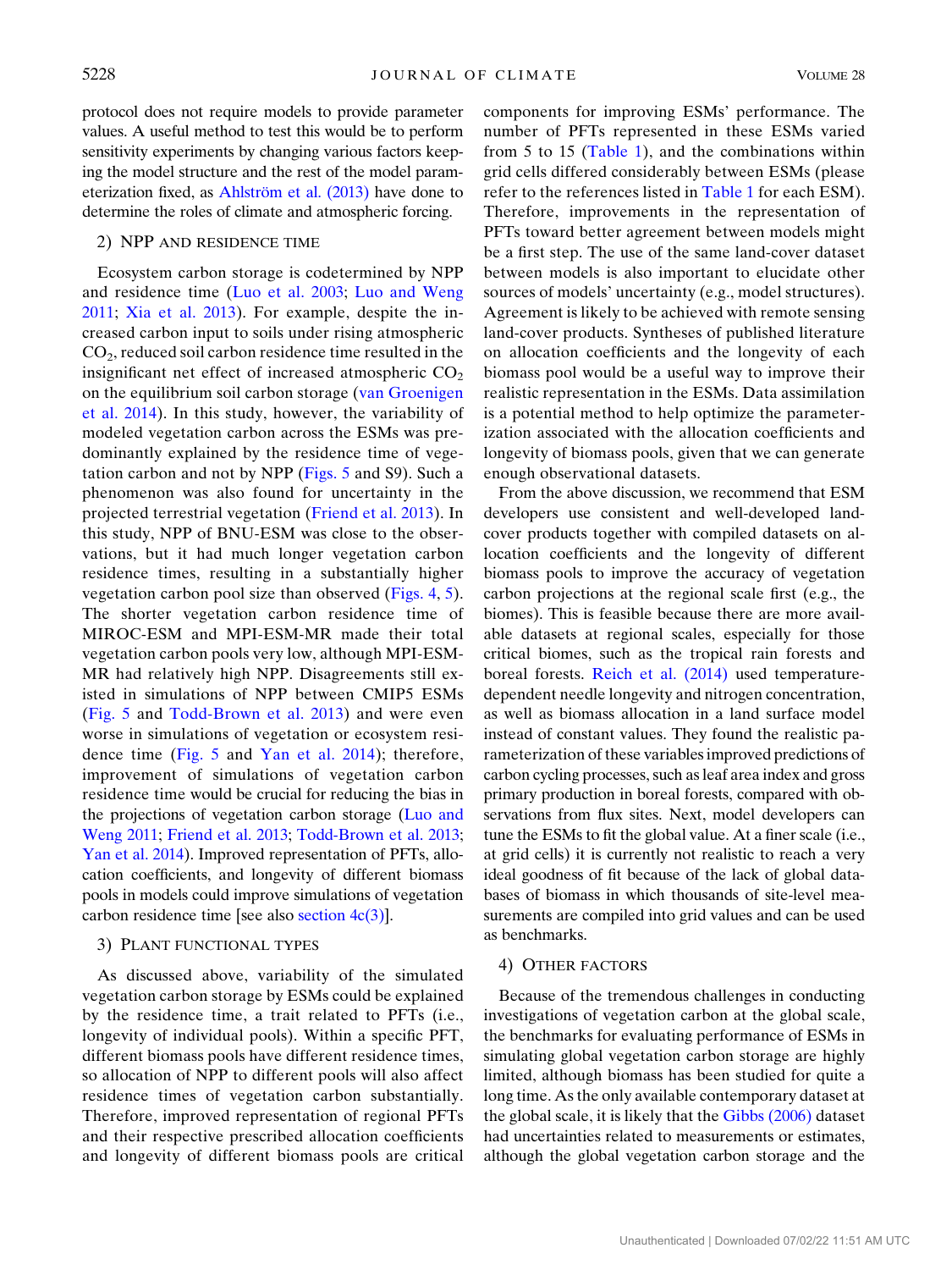spatial distribution were reasonable based on our knowledge of biomass carbon. However, this dataset was compiled using multiple approaches, and it was problematic to quantify the uncertainties. The lack of uncertainty analysis of the observations might impose some limitations but will not change our major conclusions. Moreover, our results from model intercomparisons can provide insights into the uncertainties in the simulated vegetation carbon and possible causes. While further efforts are needed to develop more robust global biomass databases with well-demonstrated uncertainties, the use of regional datasets is an alternative option to move forward, in particular those from important regions in terms of vegetation carbon storage, such as data products for the tropical regions (e.g., [Saatchi et al. 2011](#page-14-29)).

For selected benchmarks, the metrics adopted to evaluate model performance could affect the outcome differently ([Luo et al. 2012\)](#page-14-5). Using the same reference data, we obtained slightly different performance in vegetation carbon simulations by CMIP5 ESMs from those found in [Anav et al. \(2013\)](#page-13-8). Both studies have found that the goodness of fit changed considerably at different scales, but the goodness of fit at the global scale showed some difference between the two studies. Given the small difference in time of output of the ESMs selected, the global sums were very close between the two studies, and, therefore, the selected metrics are another factor that could bring a different understanding of model behaviors. They used the normalized mean bias between the models and the reference data to compute skill scores of ESMs at four scales: global, Southern Hemisphere, Northern Hemisphere, and tropics.

One possible contribution to the uncertainties across the models is climate forcing, such as temperature and precipitation ([Piao et al. 2009;](#page-14-30) [Xia et al. 2013\)](#page-15-1). For example, simulations by dynamic global vegetation models often resulted in substantially varying results for carbon balance depending on the choice of forcing from the general circulation models (GCMs; Ahlströ[m et al. 2012,](#page-13-22) [2013\)](#page-13-23). GCMs explained the majority of uncertainty in the projected twenty-first-century terrestrial carbon balance (Ahlströ[m et al. 2013\)](#page-13-23). Climate forcing alters the carbon budget through influencing the simulated NPP and residence time, highlighting again the urgent demand to improve model representations of NPP and residence time.

#### 5. Summary

This study evaluated the performance of 11 ESMs that were involved in CMIP5 in simulating terrestrial vegetation carbon at grid, biome, and global scales through model–model and model–data comparisons. Large disagreements were found between modeled vegetation carbon and the observations. The simulated maximum carbon density at grid cells varied by as much as a factor of 3 relative to the observed values. Performances of ESMs at the biome scale were better than at the grid scale. Even so, the absolute amounts of vegetation carbon in different biomes, particularly in tropical and boreal regions, varied greatly between ESMs. The global vegetation carbon stocks differed nearly threefold among ESMs.

The goodness of fit changed depending on the chosen spatial scales. For example, the performance of MIROC-ESM was better at the gridcell and biome scales than most other models in terms of  $R^2$  and RMSE, but its global sum was very low compared to the observations. In contrast, global sums of CESM1(BGC) and NorESM1-ME were very close to the observed data, but they had low  $R^2$  and high RMSE at finer scales. It should be noted that  $R^2$  and RMSE at the grid and biome scales emphasized the goodness of fit of spatial distribution between ESMs and the observations, whereas goodness of fit at the global scale referred to the absolute differences between simulations and the observed data.

We found that the vegetation carbon residence time (i.e., plant longevity) explained the majority of the variability in vegetation carbon across ESMs. This means that the vegetation carbon storage depends mostly on how long the carbon will remain in the vegetation. These findings indicate that parameterization of residence time and its spatial distributions in ESMs may be a key factor in controlling the vegetation carbon simulations. Improvement of other drivers and processes that have effects on the residence times, including harvesting and natural disturbances, are also important for ESMs to get more accurate predictions of biomass carbon stocks.

Acknowledgments. The authors greatly appreciate Dr. Alessandro Anav for kindly sharing his vegetation carbon data with us, checking our data, and answering our questions on data processing; Dr. Katherine E. Todd-Brown for her constructive suggestions; and Dr. Gerhard Krinner for his great comments. We thank Drs. Ingo Bethke, Jean-Louis Dufresne, and Xueli Shi for answering our questions about their models. We thank Drs. Rashid Rafique, Xiaoming Xu, and Xia Xu for their help with figures. We acknowledge the World Climate Research Programme's Working Group on Coupled Modelling, which is responsible for CMIP, and we thank the modeling groups (listed in [Table 1\)](#page-3-0) for producing and making their model outputs available. For CMIP, the U.S. Department of Energy's Program for Climate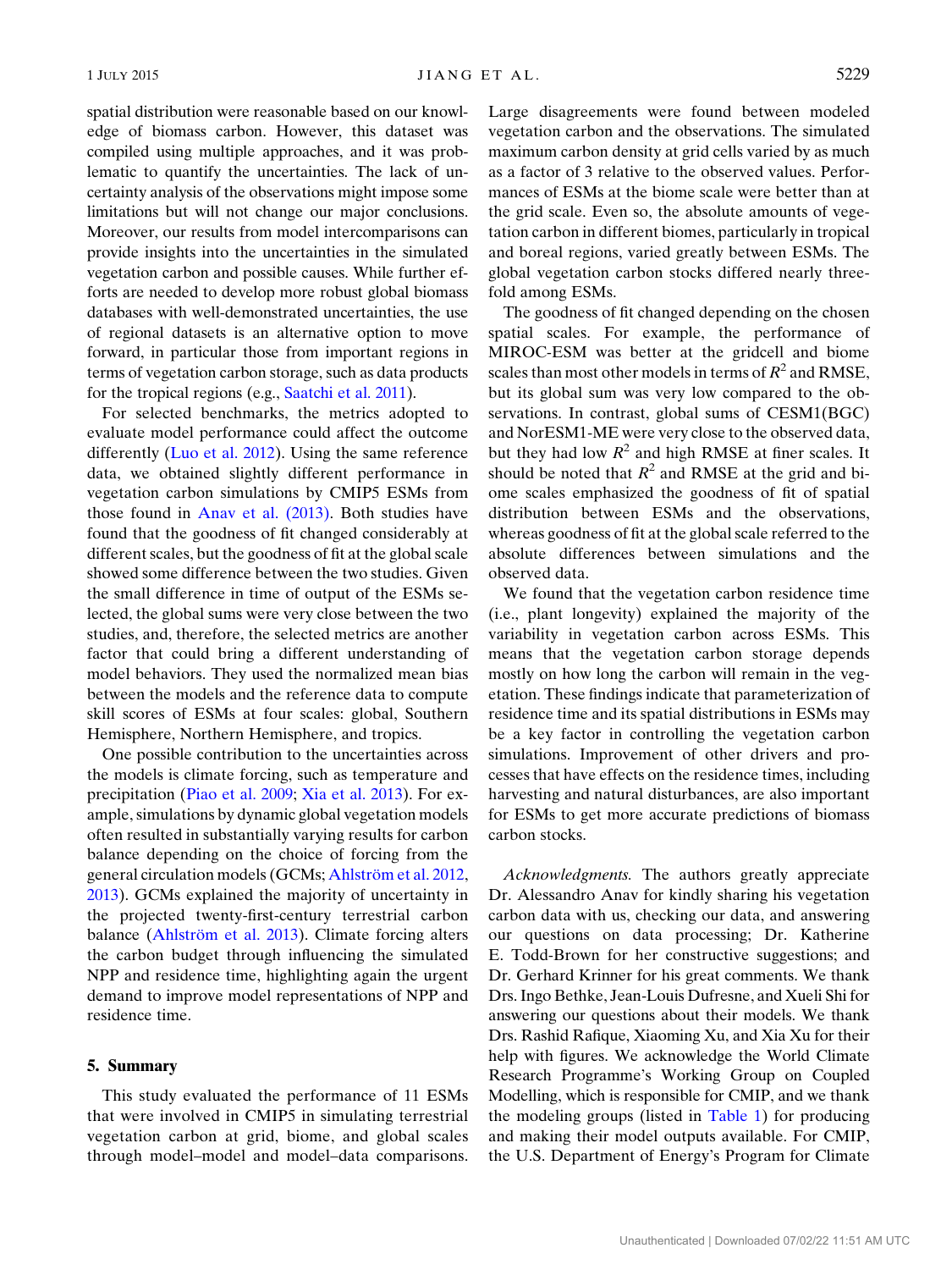Model Diagnosis and Intercomparison provides coordinating support and led development of software infrastructure in partnership with the Global Organization for Earth System Science Portals. We also thank Oak Ridge National Laboratory for open utilization of their datasets. The NCAR Command Language team gave us great support for using NCL. This research was financially supported by the U.S. Department of Energy, Terrestrial Ecosystem Sciences Grant DE SC0008270 and U.S. National Science Foundation (NSF) Grants DBI 0850290, EPS 0919466, DEB 0743778, DEB 0840964, and EF 1137293. JT acknowledges funding from the Center for Climate Dynamics and Research Council of Norway through Project EVA: ''Earth System Modelling of Climate Variations in the Anthropocene'' (Grant 229771).

#### REFERENCES

- <span id="page-13-22"></span>Ahlström, A., G. Schurgers, A. Arneth, and B. Smith, 2012: Robustness and uncertainty in terrestrial ecosystem carbon response to CMIP5 climate change projections. Environ. Res. Lett., 7, 044008, doi[:10.1088/1748-9326/7/4/044008](http://dx.doi.org/10.1088/1748-9326/7/4/044008).
- <span id="page-13-23"></span>——, B. Smith, J. Lindström, M. Rummukainen, and C. B. Uvo, 2013: GCM characteristics explain the majority of uncertainty in projected 21st century terrestrial ecosystem carbon balance. Biogeosciences, 10, 1517–1528, doi:[10.5194/](http://dx.doi.org/10.5194/bg-10-1517-2013) [bg-10-1517-2013](http://dx.doi.org/10.5194/bg-10-1517-2013).
- <span id="page-13-8"></span>Anav, A., and Coauthors, 2013: Evaluating the land and ocean components of the global carbon cycle in the CMIP5 earth system models. J. Climate, 26, 6801–6803, doi[:10.1175/](http://dx.doi.org/10.1175/JCLI-D-12-00417.1) [JCLI-D-12-00417.1.](http://dx.doi.org/10.1175/JCLI-D-12-00417.1)
- <span id="page-13-16"></span>Arora, V., and G. J. Boer, 2010: Uncertainties in the 20th century carbon budget associated with land use change. Global Change Biol., 16, 3327–3348, doi:[10.1111/j.1365-2486.2010.02202.x.](http://dx.doi.org/10.1111/j.1365-2486.2010.02202.x)
- <span id="page-13-6"></span>——, and Coauthors, 2013: Carbon–concentration and carbon– climate feedbacks in CMIP5 earth system models. J. Climate, 26, 5289–5314, doi[:10.1175/JCLI-D-12-00494.1](http://dx.doi.org/10.1175/JCLI-D-12-00494.1).
- <span id="page-13-10"></span>Blyth, E., D. B. Clark, R. Ellis, C. Huntingford, S. Los, M. Pryor, M. Best, and S. Sitch, 2011: A comprehensive set of benchmark tests for a land surface model of simultaneous fluxes of water and carbon at both the global and seasonal scale. Geosci. Model Dev., 4, 255–269, doi:[10.5194/gmd-4-255-2011.](http://dx.doi.org/10.5194/gmd-4-255-2011)
- <span id="page-13-20"></span>Bonan, G. B., 1996: A Land Surface Model (LSM version 1.0) for ecological, hydrological and atmospheric studies: Technical description and user's guide. NCAR Tech. Note NCAR/TN-417+STR, 156 pp, doi:[10.5065/D6DF6P5X.](http://dx.doi.org/10.5065/D6DF6P5X)
- Brovkin, V., T. Raddatz, C. H. Reick, M. Claussen, and V. Gayler, 2009: Global biogeophysical interactions between forest and climate. Geophys. Res. Lett., 36, L07405, doi:[10.1029/2009GL037543](http://dx.doi.org/10.1029/2009GL037543).
- <span id="page-13-9"></span>——, and Coauthors, 2013: Effect of anthropogenic land-use and land-cover changes on climate and land carbon storage in CMIP5 projections for the twenty-first century. J. Climate, 26, 6859–6881, doi:[10.1175/JCLI-D-12-00623.1.](http://dx.doi.org/10.1175/JCLI-D-12-00623.1)
- <span id="page-13-0"></span>Canadell, J. G., and Coauthors, 2007: Contributions to accelerating atmospheric  $CO<sub>2</sub>$  growth from economic activity, carbon intensity, and efficiency of natural sinks. Proc. Natl. Acad. Sci. USA, 104, 18 866–18 870, doi:[10.1073/pnas.0702737104.](http://dx.doi.org/10.1073/pnas.0702737104)
- <span id="page-13-19"></span>Collins, W. J., and Coauthors, 2011: Development and evaluation of an Earth-System model—HadGEM2. Geosci. Model Dev., 4, 1051–1075, doi[:10.5194/gmd-4-1051-2011.](http://dx.doi.org/10.5194/gmd-4-1051-2011)
- <span id="page-13-18"></span>Cox, P. M., 2001: Description of the ''TRIFFID'' dynamic global vegetation model. Hadley Centre Tech. Note 24, 17 pp. [Available online at [http://www.metoffice.gov.uk/media/pdf/9/h/HCTN\\_24.pdf](http://www.metoffice.gov.uk/media/pdf/9/h/HCTN_24.pdf).]
- <span id="page-13-2"></span>——, R. A. Betts, C. D. Jones, S. A. Spall, and I. J. Totterdell, 2000: Acceleration of global warming due to carbon-cycle feedbacks in a coupled climate model. Nature, 408, 184–187, doi[:10.1038/](http://dx.doi.org/10.1038/35041539) [35041539.](http://dx.doi.org/10.1038/35041539)
- <span id="page-13-15"></span>Dai, Y. J., and Coauthors, 2003: The Common Land Model. Bull. Amer. Meteor. Soc., 84, 1013–1023, doi:[10.1175/BAMS-84-8-1013](http://dx.doi.org/10.1175/BAMS-84-8-1013).
- ——, R. E. Dickinson, and Y. P. Wang, 2004: A two-big-leaf model for canopy temperature, photosynthesis, and stomatal conductance. J. Climate, 17, 2281–2299, doi[:10.1175/](http://dx.doi.org/10.1175/1520-0442(2004)017<2281:ATMFCT>2.0.CO;2) [1520-0442\(2004\)017](http://dx.doi.org/10.1175/1520-0442(2004)017<2281:ATMFCT>2.0.CO;2)<2281:ATMFCT>2.0.CO;2.
- <span id="page-13-3"></span>Dufresne, J.-L., L. Fairhead, H. Le Treut, M. Berthelot, L. Bopp, P. Ciais, P. Friedlingstein, and P. Monfray, 2002: On the magnitude of positive feedback between future climate change and the carbon cycle. Geophys. Res. Lett., 29, 43-1–43-4, doi[:10.1029/2001GL013777](http://dx.doi.org/10.1029/2001GL013777).
- <span id="page-13-13"></span>——, and Coauthors, 2013: Climate change projections using the IPSL-CM5 Earth System Model: From CMIP3 to CMIP5. Climate Dyn., 40, 2123–2165, doi[:10.1007/s00382-012-1636-1.](http://dx.doi.org/10.1007/s00382-012-1636-1)
- <span id="page-13-17"></span>Dunne, J. P., and Coauthors, 2013: GFDL's ESM2 global coupled climate–carbon earth system models. Part II: Carbon system formulation and baseline simulation characteristics. J. Climate, 26, 2247–2267, doi:[10.1175/JCLI-D-12-00150.1.](http://dx.doi.org/10.1175/JCLI-D-12-00150.1)
- <span id="page-13-14"></span>European Commission, Joint Research Centre, 2003: Global Land Cover 2000 database. European Commission, Joint Research Centre, accessed 26 December 2012. [Available online at [http://](http://bioval.jrc.ec.europa.eu/products/glc2000/glc2000.php) [bioval.jrc.ec.europa.eu/products/glc2000/glc2000.php.](http://bioval.jrc.ec.europa.eu/products/glc2000/glc2000.php)]
- <span id="page-13-4"></span>Friedlingstein, P., J.-L. Dufresne, P. M. Cox, and P. Rayner, 2003: How positive is the feedback between climate change and the carbon cycle? Tellus, 55B, 692–700, doi:[10.1034/](http://dx.doi.org/10.1034/j.1600-0889.2003.01461.x) [j.1600-0889.2003.01461.x.](http://dx.doi.org/10.1034/j.1600-0889.2003.01461.x)
- <span id="page-13-5"></span>-, and Coauthors, 2006: Climate-carbon cycle feedback analysis: Results from the C<sup>4</sup>MIP model intercomparison. J. Climate, 19, 3337–3353, doi:[10.1175/JCLI3800.1](http://dx.doi.org/10.1175/JCLI3800.1).
- <span id="page-13-7"></span>——, M. Meinshausen, V. K. Arora, C. D. Jones, A. Anav, S. K. Liddicoat, and R. Knutti, 2014: Uncertainties in CMIP5 climate projections due to carbon cycle feedbacks. J. Climate, 27, 511–526, doi[:10.1175/JCLI-D-12-00579.1](http://dx.doi.org/10.1175/JCLI-D-12-00579.1).
- <span id="page-13-24"></span>Friend, A. D., and Coauthors, 2013: Carbon residence time dominates uncertainty in terrestrial vegetation responses to future climate and atmospheric  $CO<sub>2</sub>$ . Proc. Natl. Acad. Sci. USA, 3280–3285, doi:[10.1073/pnas.1222477110.](http://dx.doi.org/10.1073/pnas.1222477110)
- <span id="page-13-12"></span>Gibbs, H. K., 2006: Olson's major world ecosystem complexes ranked by carbon in live vegetation: An updated database using the GLC2000 land cover product (NDP-017b). Carbon Dioxide Information Center, Oak Ridge National Laboratory, accessed 26 December 2012, doi[:10.3334/CDIAC/lue.ndp017](http://dx.doi.org/10.3334/CDIAC/lue.ndp017).
- <span id="page-13-21"></span>Heinsch, F. A., and Coauthors, 2003: User's guide GPP and NPP (MOD17A2/A3) products: NASA MODIS land algorithm. MODIS Land Team Tech. Rep., 57 pp. [Available online at [http://www.ntsg.umt.edu/sites/ntsg.umt.edu/files/modis/](http://www.ntsg.umt.edu/sites/ntsg.umt.edu/files/modis/MOD17UsersGuide.pdf) [MOD17UsersGuide.pdf](http://www.ntsg.umt.edu/sites/ntsg.umt.edu/files/modis/MOD17UsersGuide.pdf).]
- <span id="page-13-11"></span>Hoffman, F. M., and Coauthors, 2014: Causes and implications of persistent atmospheric carbon dioxide biases in Earth System Models. J. Geophys. Res. Biogeosci., 119, 141–162, doi:[10.1002/](http://dx.doi.org/10.1002/2013JG002381) [2013JG002381.](http://dx.doi.org/10.1002/2013JG002381)
- <span id="page-13-1"></span>Houghton, R. A., 2007: Balancing the global carbon budget. Annu. Rev. Earth Planet. Sci., 35, 313–347, doi[:10.1146/](http://dx.doi.org/10.1146/annurev.earth.35.031306.140057) [annurev.earth.35.031306.140057.](http://dx.doi.org/10.1146/annurev.earth.35.031306.140057)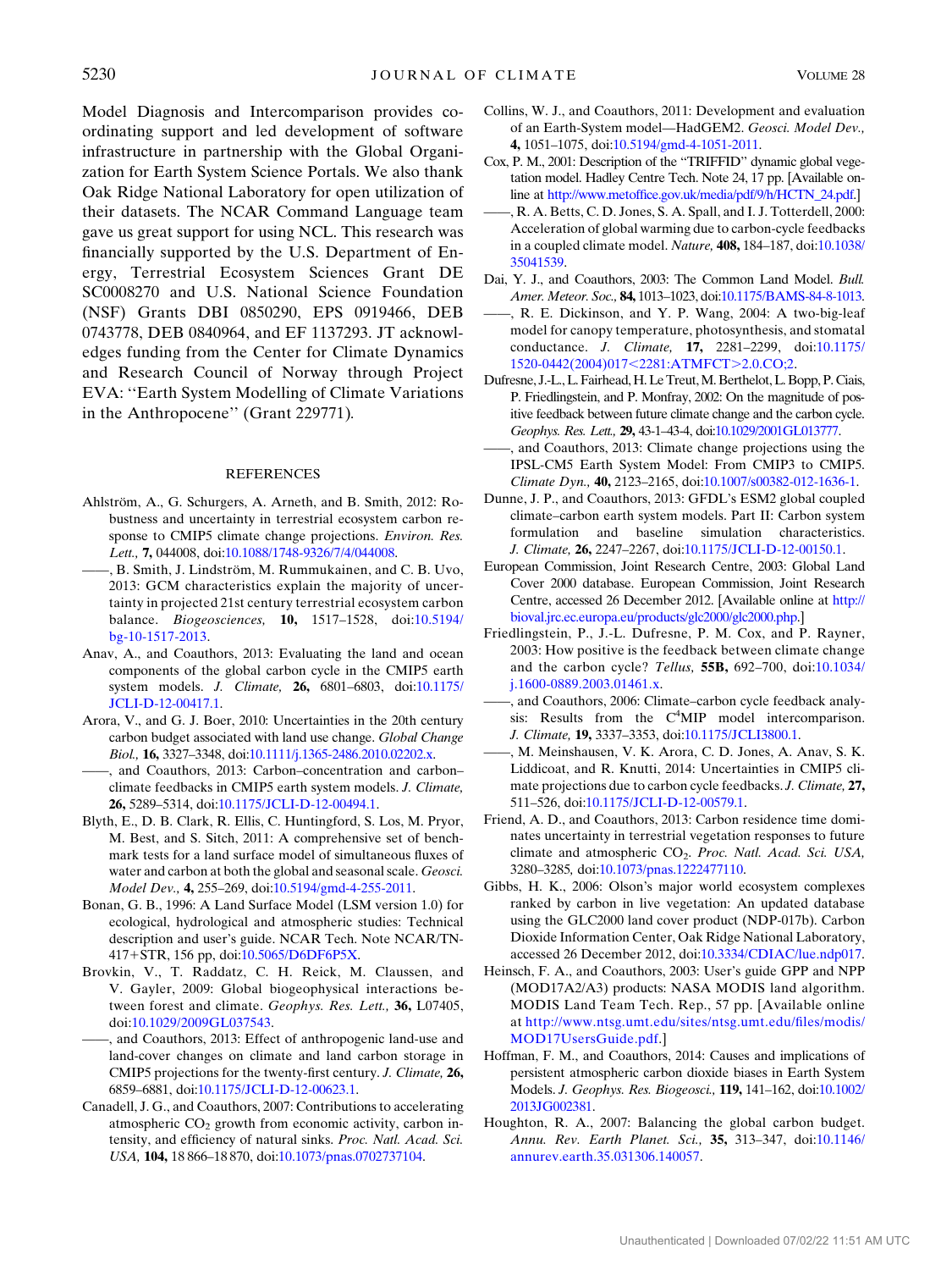- <span id="page-14-6"></span>IGBP Terrestrial Carbon Working Group, 1998: The terrestrial carbon cycle: Implications for the Kyoto Protocol. Science, 280, 1393–1394, doi:[10.1126/science.280.5368.1393](http://dx.doi.org/10.1126/science.280.5368.1393).
- <span id="page-14-7"></span>IPCC, 2013: Summary for policymakers. Climate Change 2013: The Physical Science Basis, T. F. Stocker et al., Eds., Cambridge University Press, 1–29. [Available online at [http://www.ipcc.ch/](http://www.ipcc.ch/pdf/assessment-report/ar5/wg1/WG1AR5_SPM_FINAL.pdf) [pdf/assessment-report/ar5/wg1/WG1AR5\\_SPM\\_FINAL.pdf](http://www.ipcc.ch/pdf/assessment-report/ar5/wg1/WG1AR5_SPM_FINAL.pdf).]
- <span id="page-14-21"></span>Janssen, P. H. M., and P. S. C. Heuberger, 1995: Calibration of process-oriented models. Ecol. Modell., 83, 55-66, doi:[10.1016/0304-3800\(95\)00084-9.](http://dx.doi.org/10.1016/0304-3800(95)00084-9)
- <span id="page-14-14"></span>Ji, D., and Coauthors, 2014: Description and basic evaluation of BNU-ESM version 1. Geosci. Model Dev. Discuss., 7, 1601– 1647, doi:[10.5194/gmdd-7-1601-2014](http://dx.doi.org/10.5194/gmdd-7-1601-2014).
- <span id="page-14-13"></span>Ji, J., M. Huang, and K. Li, 2008: Prediction of carbon exchanges between China terrestrial ecosystem and atmosphere in 21st century. Sci. China, 51D, 885–898, doi[:10.1007/s11430-008-0039-y.](http://dx.doi.org/10.1007/s11430-008-0039-y)
- <span id="page-14-19"></span>Jones, C. D., and Coauthors, 2011: The HadGEM2-ES implementation of CMIP5 centennial simulations. Geosci. Model Dev., 4, 543–570, doi[:10.5194/gmd-4-543-2011](http://dx.doi.org/10.5194/gmd-4-543-2011).
- <span id="page-14-2"></span>-, and Coauthors, 2013: Twenty-first-century compatible  $CO<sub>2</sub>$ emissions and airborne fraction simulated by CMIP5 earth system models under four representative concentration path-ways. J. Climate, 26, 4398-4413, doi[:10.1175/JCLI-D-12-00554.1.](http://dx.doi.org/10.1175/JCLI-D-12-00554.1)
- <span id="page-14-4"></span>Koven, C. D., W. J. Riley, and A. Stern, 2013: Analysis of permafrost thermal dynamics and response to climate change in the CMIP5 earth system models. J. Climate, 26, 1877–1900, doi:[10.1175/JCLI-D-12-00228.1.](http://dx.doi.org/10.1175/JCLI-D-12-00228.1)
- Krinner, G., and Coauthors, 2005: A dynamic global vegetation model for studies of the coupled atmosphere-biosphere sys-tem. Global Biogeochem. Cycles, 19, GB1015, doi:[10.1029/](http://dx.doi.org/10.1029/2003GB002199) [2003GB002199.](http://dx.doi.org/10.1029/2003GB002199)
- <span id="page-14-17"></span>Lawrence, D. M., and Coauthors, 2011: Parameterization improvements and functional and structural advances in Version 4 of the Community Land Model. J. Adv. Modell. Earth Syst., 3, M03001, doi:[10.1029/2011MS000045](http://dx.doi.org/10.1029/2011MS000045).
- <span id="page-14-1"></span><span id="page-14-0"></span>Le Quéré, C., and Coauthors, 2009: Trends in the sources and sinks of carbon dioxide. Nat. Geosci., 2, 831-836, doi:[10.1038/ngeo689.](http://dx.doi.org/10.1038/ngeo689) , and Coauthors, 2014: Global carbon budget 2013. Earth Syst. Sci. Data, 6, 235-263, doi[:10.5194/essd-6-235-2014.](http://dx.doi.org/10.5194/essd-6-235-2014)
- <span id="page-14-27"></span>Luo, Y., and E. Weng, 2011: Dynamic disequilibrium of terrestrial carbon cycle under global change. Trends Ecol. Evol., 26, 96– 104, doi:[10.1016/j.tree.2010.11.003.](http://dx.doi.org/10.1016/j.tree.2010.11.003)
- <span id="page-14-26"></span>——, L. White, J. Canadell, E. DeLucia, D. Ellsworth, A. Finzi, J. Lichter, and W. Shclesinger, 2003: Sustainability of terrestrial carbon sequestration: A case study in Duke Forest with inversion approach. Global Biogeochem. Cycles, 17, 1021, doi:[10.1029/2002GB001923.](http://dx.doi.org/10.1029/2002GB001923)
- <span id="page-14-5"></span>——, and Coauthors, 2012: A framework for benchmarking land models. Biogeosciences, 9, 3857–3874, doi[:10.5194/bg-9-3857-2012.](http://dx.doi.org/10.5194/bg-9-3857-2012)
- <span id="page-14-20"></span>Martin, G. M., and Coauthors, 2011: The HadGEM2 family of Met Office Unified Model climate configurations. Geosci. Model Dev., 4, 723–757, doi[:10.5194/gmd-4-723-2011](http://dx.doi.org/10.5194/gmd-4-723-2011).
- <span id="page-14-25"></span>Mora, C., and Coauthors, 2013: The projected timing of climate departure from recent variability. Nature, 502, 183–187, doi:[10.1038/nature12540](http://dx.doi.org/10.1038/nature12540).
- <span id="page-14-12"></span>NASA LP DAAC, 2008: Land Cover Type Yearly L3 Global 0.05Deg CMG (MCD12C1). USGS/Earth Resources Observation and Science (EROS) Center, accessed 26 December 2012. [Available online at [https://lpdaac.usgs.gov/products/](https://lpdaac.usgs.gov/products/modis_products_table/mcd12c1) [modis\\_products\\_table/mcd12c1.](https://lpdaac.usgs.gov/products/modis_products_table/mcd12c1)]
- <span id="page-14-10"></span>Olson, J. S., J. A. Watts, and L. J. Allison, 1985: Major world ecosystem complexes ranked by carbon in live vegetation: A database (NDP-017). Carbon Dioxide Information Center,

Oak Ridge National Laboratory, accessed 26 December 2012, doi:[10.3334/CDIAC/lue.ndp017.](http://dx.doi.org/10.3334/CDIAC/lue.ndp017)

- <span id="page-14-30"></span>Piao, S., P. Ciais, P. Friedlingstein, N. Noblet-Ducoudré, P. Cadule, N. Viovy, and T. Wang, 2009: Spatio-temporal patterns of terrestrial carbon cycle during the 20th century. Global Biogeochem. Cycles, 23, GB4026, doi[:10.1029/2008GB003339](http://dx.doi.org/10.1029/2008GB003339).
- <span id="page-14-23"></span>Raddatz, T. J., C. H. Reick, W. Knorr, J. Kattge, E. Roeckner, R. Schnur, K.-G. Schnitzler, P. Wetzel, and J. Jungclaus, 2007: Will the tropical land biosphere dominate the climate–carbon cycle feedback during the twenty-first century? Climate Dyn., 29, 565–574, doi[:10.1007/s00382-007-0247-8.](http://dx.doi.org/10.1007/s00382-007-0247-8)
- <span id="page-14-28"></span>Reich, P. B., R. Rich, X. Lu, Y.-P. Wang, and J. Oleksyn, 2014: Biogeographic variation in evergreen conifer needle longevity and impacts on boreal forest carbon cycle projections. Proc. Natl. Acad. Sci. USA, 111, 13 703–13 708, doi[:10.1073/](http://dx.doi.org/10.1073/pnas.1216054110) [pnas.1216054110](http://dx.doi.org/10.1073/pnas.1216054110).
- Reick, C. H., T. Raddatz, V. Brovkin, and V. Gayler, 2013: Representation of natural and anthropogenic land cover change in MPI-ESM. J. Adv. Modell. Earth Syst., 5, 459–482, doi:[10.1002/jame.20022.](http://dx.doi.org/10.1002/jame.20022)
- <span id="page-14-29"></span>Saatchi, S., and Coauthors, 2011: Benchmark map of forest carbon stocks in tropical regions across three continents. Proc. Natl. Acad. Sci. USA, 108, 9899–9904, doi[:10.1073/pnas.1019576108](http://dx.doi.org/10.1073/pnas.1019576108).
- <span id="page-14-22"></span>Sato, H., A. Itoh, and T. Kohyama, 2007: SEIB–DGVM: A new dynamic global vegetation model using a spatially explicit individual-based approach. Ecol. Modell., 200, 279–307, doi:[10.1016/j.ecolmodel.2006.09.006.](http://dx.doi.org/10.1016/j.ecolmodel.2006.09.006)
- <span id="page-14-11"></span>Saugier, B., J. Roy, and H. A. Mooney, 2001: Estimations of global terrestrial productivity: Converging toward a single number? Terrestrial Global Productivity, J. Roy, B. Saugier, and H. A. Mooney, Eds., Academic Press, 543–557.
- <span id="page-14-18"></span>Shevliakova, E., and Coauthors, 2009: Carbon cycling under 300 years of land use change: Importance of the secondary vegetation sink. Global Biogeochem. Cycles, 23, GB2022, doi:[10.1029/2007GB003176.](http://dx.doi.org/10.1029/2007GB003176)
- <span id="page-14-8"></span>Taylor, K. E., V. Balaji, S. Hankin, M. Juckes, and B. Lawrence, 2010: CMIP5 and AR5 Data Reference Syntax (DRS), version 0.25. WCRP Tech. Rep., 13 pp. [Available online at [http://cmip-pcmdi.](http://cmip-pcmdi.llnl.gov/cmip5/docs/cmip5_data_reference_syntax_v0-25_clean.pdf) [llnl.gov/cmip5/docs/cmip5\\_data\\_reference\\_syntax\\_v0-25\\_clean.pdf.](http://cmip-pcmdi.llnl.gov/cmip5/docs/cmip5_data_reference_syntax_v0-25_clean.pdf)]
- <span id="page-14-9"></span>——, R. J. Stouffer, and G. Meehl, 2012: An overview of CMIP5 and the experiment design. Bull. Amer. Meteor. Soc., 93, 485– 498, doi[:10.1175/BAMS-D-11-00094.1.](http://dx.doi.org/10.1175/BAMS-D-11-00094.1)
- <span id="page-14-15"></span>Thornton, P. E., and N. E. Zimmermann, 2007: An improved canopy integration scheme for a land surface model with prognostic canopy structure. J. Climate, 20, 3902–3923, doi:[10.1175/JCLI4222.1](http://dx.doi.org/10.1175/JCLI4222.1).
- <span id="page-14-16"></span>——, J.-F. Lamarque, N. A. Rosenbloom, and N. M. Mahowald, 2007: Influence of carbon–nitrogen cycle coupling on land model response to  $CO<sub>2</sub>$  fertilization and climate variability. Global Biogeochem. Cycles, 21, GB4018, doi[:10.1029/](http://dx.doi.org/10.1029/2006GB002868) [2006GB002868.](http://dx.doi.org/10.1029/2006GB002868)
- -, and Coauthors, 2009: Carbon-nitrogen interactions regulate climate–carbon cycle feedbacks: Results from an atmosphere– ocean general circulation model. Biogeosciences, 6, 2099– 2120, doi:[10.5194/bg-6-2099-2009](http://dx.doi.org/10.5194/bg-6-2099-2009).
- <span id="page-14-24"></span>Tjiputra, J. F., C. Roelandt, M. Bentsen, D. M. Lawrence, T. Lorentzen, J. Schwinger, Ø. Seland, and C. Heinze, 2013: Evaluation of the carbon cycle components in the Norwegian Earth System Model (NorESM). Geosci. Model Dev., 6, 301– 325, doi[:10.5194/gmd-6-301-2013.](http://dx.doi.org/10.5194/gmd-6-301-2013)
- <span id="page-14-3"></span>Todd-Brown, K. E. O., J. T. Randerson, W. M. Post, F. M. Hoffman, C. Tarnocai, E. A. G. Schuur, and S. D. Allison, 2013: Causes of variation in soil carbon predictions from